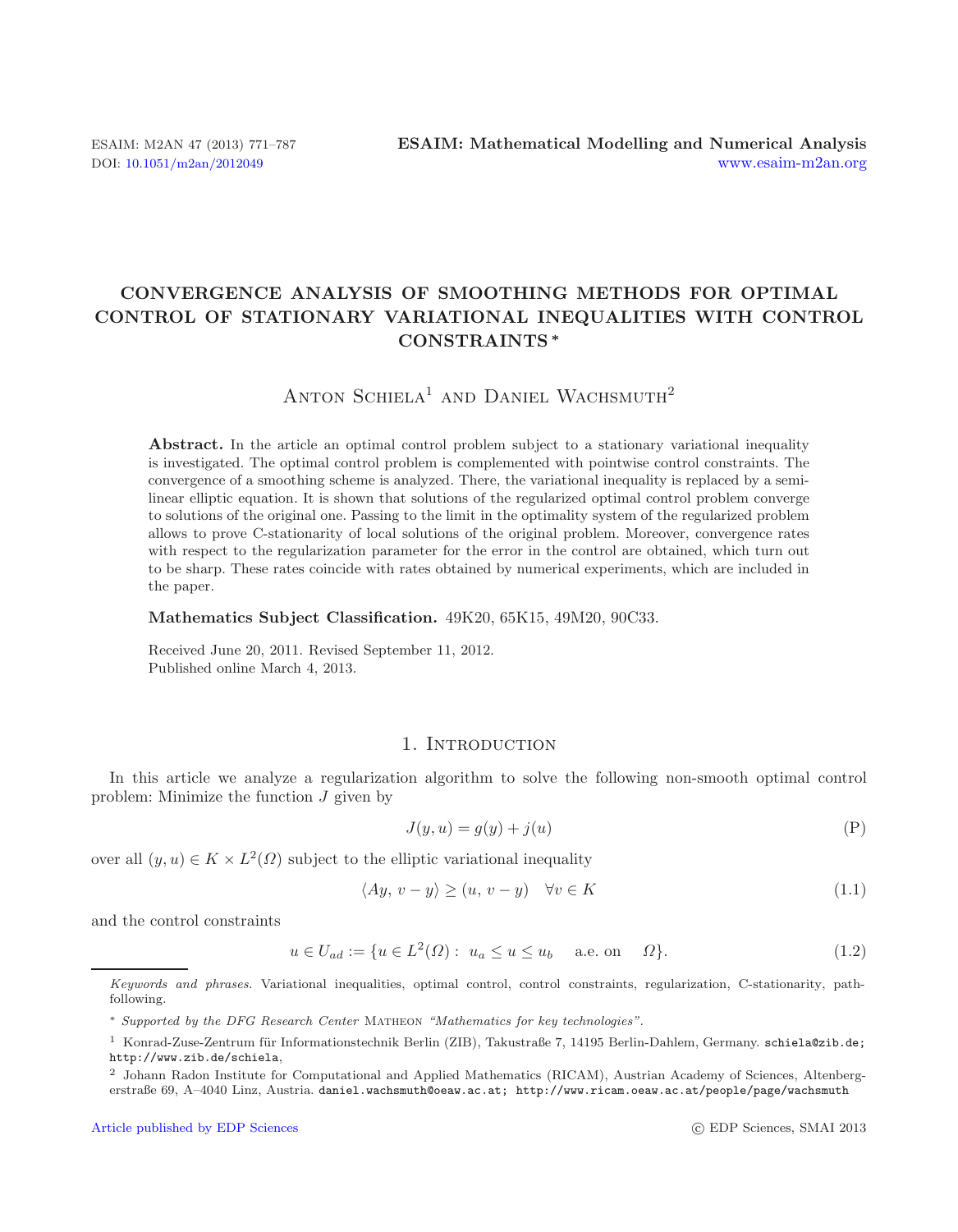## <span id="page-1-8"></span>772 A. SCHIELA AND D. WACHSMUTH

The feasible set  $K$  is given by

<span id="page-1-0"></span>
$$
K = \{ v \in H_0^1(\Omega) : v \le \psi \}. \tag{1.3}
$$

Here,  $\Omega \subset \mathbb{R}^n$ ,  $n = 2, 3$ , is a bounded Lipschitz domain. The pairings  $\langle \cdot, \cdot \rangle$  and  $(\cdot, \cdot)$  are short-hand notations for the duality pairing in  $H^{-1}(\Omega) \times H_0^1(\Omega)$  and the scalar product in  $L^2(\Omega)$ , respectively. The operator A is<br>an elliptic second-order differential operator. The function  $\psi \in H^1(\Omega) \cap L^{\infty}(\Omega)$  represents the obstac an elliptic second-order differential operator. The function  $\psi \in H^1(\Omega) \cap L^{\infty}(\Omega)$  represents the obstacle. The assumptions on the various ingredients of the optimization problem [\(P\)](#page-0-0) will be made precise below.

The optimization problem [\(P\)](#page-0-0) is a non-smooth and non-convex optimization problem, which makes it challenging to prove sharp first-order necessary optimality conditions. In addition, it is difficult to develop fast solution algorithms to solve  $(P)$ .

In the present paper, we address both of these questions. We investigate a smoothing scheme for  $(P)$  that is used to compute numerical approximations. We study its convergence and prove sharp convergence rates, which improve former results of [\[16\]](#page-16-0). In addition, we prove that the limit of primal and dual quantities satisfies a certain first-order necessary optimality system, which extends available results [\[8](#page-16-1), [11](#page-16-2), [13](#page-16-3), [17](#page-16-4), [20](#page-16-5)].

## **First-order necessary conditions**

<span id="page-1-4"></span>Let us first explain the difficulties that appear when analyzing the optimal control problem  $(P)$ . Under suitable assumption classical results guarantee existence of unique solutions of the variational inequality [\(1.1\)](#page-0-0). Introducing a multiplier  $\lambda$ , the variational inequality can be written equivalently as

<span id="page-1-7"></span><span id="page-1-5"></span>
$$
Ay + \lambda = u, \quad y \le \psi, \ \lambda \ge 0, \ \langle \lambda, y - \psi \rangle = 0,\tag{1.4}
$$

where  $\lambda \in H^{-1}$ , and  $\lambda \geq 0$  is short for  $\langle \lambda, v \rangle \geq 0$  for all  $v \in H_0^1(\Omega)$ , with  $v \geq 0$ . With the reformulation [\(1.4\)](#page-1-0), the problem [\(P\)](#page-0-0) is an optimization problem subject to a complementary condition constraint. Such problems are known to violate standard constraint qualifications of nonlinear programming, and thus it is challenging to derive necessary optimality conditions.

As local optimal solutions are characterized by necessary optimality conditions, there is much interest in finding the strongest possible optimality condition. In order to distinguish different stationarity concepts, we follow the nomenclature of [\[21\]](#page-16-6).

**Definition 1.1.** The point  $(y^*, u^*, \lambda^*) \in K \times U_{ad} \times L^2(\Omega)$  is called **C-stationary** for [\(P\)](#page-0-0) if it satisfies [\(1.4\)](#page-1-0) and if there exist  $(p^*, \mu^*) \in (H_0^1(\Omega) \cap L^{\infty}(\Omega)) \times (H^{-1}(\Omega) \cap C(\overline{\Omega})^*)$  such that the following system is fulfilled:

<span id="page-1-6"></span><span id="page-1-3"></span><span id="page-1-2"></span><span id="page-1-1"></span>
$$
A^*p^* + \mu^* = g'(y^*),\tag{1.5a}
$$

$$
(j'(u^*) + p^*, u - u^*) \ge 0 \quad \forall u \in U_{ad},
$$
\n
$$
(1.5b)
$$
\n
$$
(1.5c)
$$

$$
p^* = 0 \quad \text{a.e. on } \{x \in \Omega : \lambda^* > 0\},\tag{1.5c}
$$

$$
\langle \mu^*, \phi \rangle_{C(\bar{\Omega})^*, C(\overline{\Omega})} = 0 \,\forall \phi \in C(\overline{\Omega}) : \phi = 0 \quad \text{a.e. on} \quad \{x \in \Omega : y^* = \psi\}
$$
\n(1.5d)

$$
\langle \mu^*, \phi p^* \rangle_{C(\bar{\Omega})^*, C(\overline{\Omega})} \ge 0 \,\forall \phi \in C(\overline{\Omega}) : \phi \ge 0.
$$
\n(1.5e)

The point  $(y^*, u^*, \lambda^*)$  is called **strongly stationary** if in addition

$$
p^* \le 0 \quad \text{a.e. on} \quad B,\tag{1.6a}
$$

$$
\langle \mu^*, \phi \rangle \le 0 \quad \text{for all} \quad \phi \in H_0^1(\Omega) : (\lambda^*, \phi) = 0, \phi \ge 0 \quad \text{a.e. on} \quad B,
$$
 (1.6b)

is satisfied, where  $B$  is the biactive set

$$
B := \{ x \in \Omega : \ y^* = \psi, \ \lambda^* = 0 \}.
$$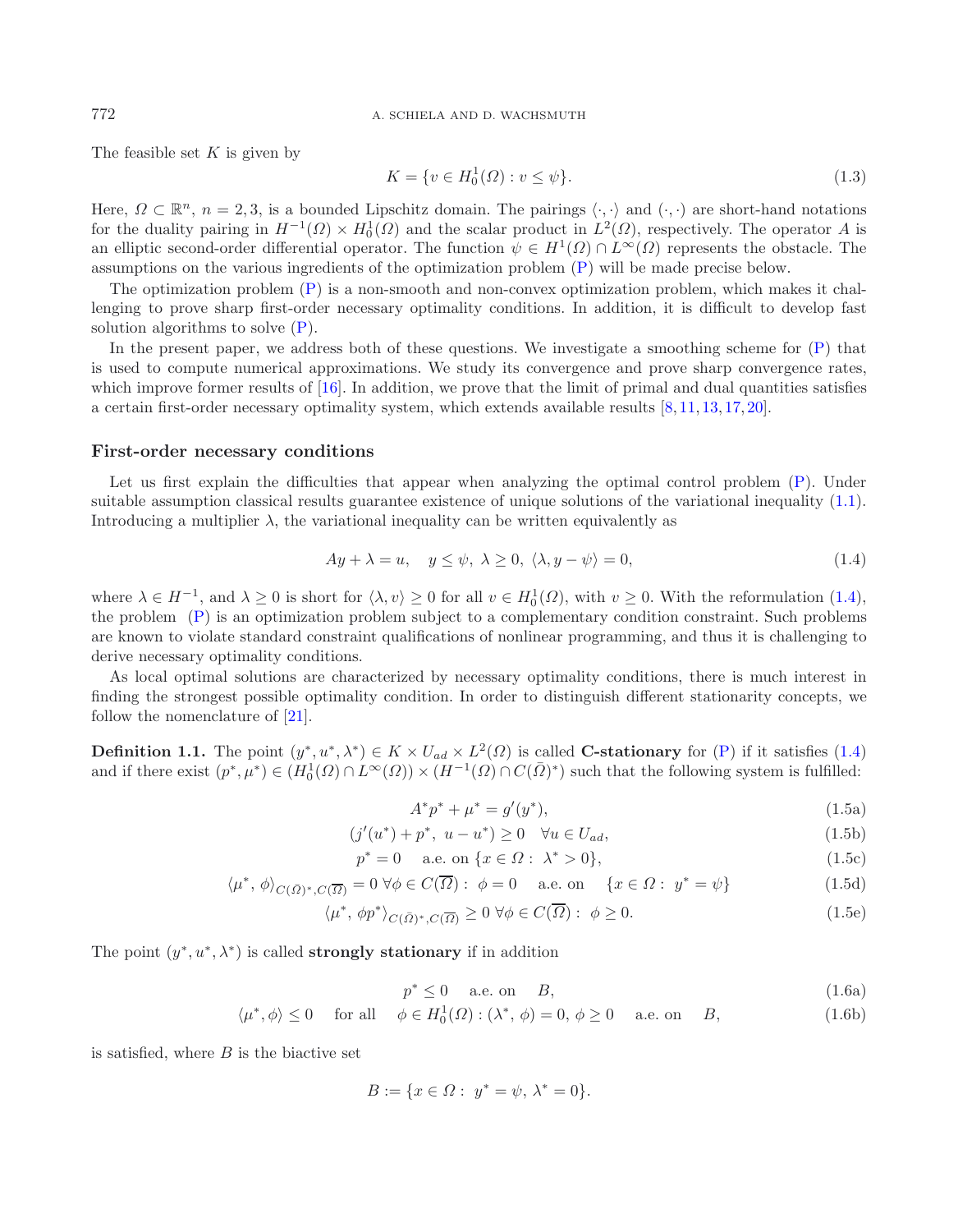Here, the notation 'strong stationarity' refers to the fact, that it is the strongest optimality condition, which can be expected to hold at a solution of [\(P\)](#page-0-0). Strong stationarity and C-stationarity differ in the conditions on the sign of the dual quantities  $p^*$  and  $\mu^*$  on the bi-active set.

As optimal control problems constrained by a variational inequality were studied over the last decades, there is some work available on necessary optimality conditions. Here, we refer to Barbu [\[1\]](#page-16-7), Bergounioux [\[2](#page-16-8)], Hintermüller and Kopacka [\[8\]](#page-16-1), Hintermüller, Mordukhovich, and Surowiec [\[10\]](#page-16-9), Hintermüller and Surowiec [\[11](#page-16-2)], Ito and Kunisch [\[13](#page-16-3)], Mignot [\[18](#page-16-10)], Mignot and Puel [\[19\]](#page-16-11), Outrata, Jarušek, and Stará [\[20](#page-16-5)]. Sufficient optimality conditions were studied by Kunisch and Wachsmuth [\[17](#page-16-4)].

Strong stationarity is obtained by Mignot [\[18](#page-16-10)] and Mignot and Puel [\[19\]](#page-16-11) for optimal control problems without control constraints, that is for the special case  $U_{ad} = L^2(\Omega)$ . For more general situations, it is difficult to prove the relations [\(1.6a\)](#page-1-1) and [\(1.6b\)](#page-1-2) on the biactive set. In [\[13](#page-16-3)] C-stationarity is proven for the case without control constraints, with [\(1.5e\)](#page-1-3) replaced by the weaker condition  $\langle \mu^*, p^* \rangle \geq 0$ . For the two-dimensional case with control constraints C-stationarity is proven in [\[20\]](#page-16-5) again with [\(1.5e\)](#page-1-3) replaced by  $\langle \mu^*, p^* \rangle \geq 0$ . The research report [\[8\]](#page-16-1) proves an even weaker variant for limit points of sequences obtained by a regularization method. Using limiting variational calculus [\[10](#page-16-9)] prove limiting stationarity conditions, which involve the alternative  $\mu^* \geq 0$  or  $\mu^* \leq 0$ on the active set. However, from none of these works, C-stationarity in the sense of Definition [1.1](#page-1-4) can be derived directly. The present article thus complements previous works, as we prove C-stationarity in Theorem [3.9](#page-12-0) below.

Let us argue that *strong stationarity is not a necessary optimality condition* for problem [\(P\)](#page-0-0), the example is taken from [\[23](#page-16-12)]. To this end, choose constant control bounds  $u_a = 0$  and  $u_b = 1$ . With the choice  $A = -\Delta$ and  $\psi = 0$ , it follows by the maximum principle that the solution  $y(u)$  of [\(1.1\)](#page-0-0) is zero for all  $u \in U_{ad}$ . Let  $j(u) := \frac{1}{2} ||u||_{L^2(\Omega)}^2$ ,  $g(y) := \frac{1}{2} ||y - y_d||_{L^2(\Omega)}^2$  with  $y_d = -1$ . Then  $y^* = u^* = \lambda^* = 0$  is a solution of the optimal control problem. Due to the result of Theorem [3.9,](#page-12-0) C-stationarity is necessary for local optimality thus we obtain the existence of  $(p^*, \mu^*)$  satisfying  $(1.5a)$ – $(1.5e)$ . The inequality directly yields  $p^* \geq 0$ . Let us assume that strong stationarity holds. Then  $p^* \leq 0$  and  $\mu^* \leq 0$  follows by  $(1.6a)$ – $(1.6b)$ , since  $B = \Omega$ , which immediately gives  $p^* = 0$ . From [\(1.5a\)](#page-1-5) we obtain  $-\Delta p^* + \mu^* = y^* - y_d$ , which implies  $\mu^* = -y_d = +1$ , which is a contradiction. This proves that in general strong stationarity is not a necessary optimality condition for [\(P\)](#page-0-0).

#### **Smoothing scheme**

Due to the appearance of multipliers, which are only measures, and as a consequence of the complementarity conditions  $(1.4)$  and  $(1.5c)$ – $(1.6b)$ , stationarity systems are not well-suited for numerical realization. Algorithms to solve  $(P)$  are then based on a suitable smoothing of the underlying constraints. Hintermüller and Kopacka  $[8]$ used a relaxation scheme, where  $\langle \lambda, y - \psi \rangle = 0$  is replaced by  $\langle \lambda, y - \psi \rangle \leq \alpha$ , coupled with a Moreau–Yosida regularization of the resulting state-constrained problem. Another approach is based on the following equivalent reformulation of the complementarity constraint in [\(1.4\)](#page-1-0):

$$
\lambda = \max(0, \lambda + c(y - \psi)) \quad \forall c > 0.
$$
\n(1.7)

The max-function is then replaced by a suitable smooth approximation. This approach is followed in Hintermüller and Kopacka [\[9\]](#page-16-13), Ito and Kunisch [\[13](#page-16-3)], and Kunisch and Wachsmuth [\[16](#page-16-0)]. Such smoothing techniques were also applied in the past to derive existence and regularity of solutions of variational inequalities, see *e.g.* Friedman [\[7\]](#page-16-14) and Kinderlehrer and Stampacchia [\[15\]](#page-16-15).

In this paper, we will use this smoothing approach and apply it to the original problem. That is, we replace the non-smooth condition  $\lambda = \max(0, \lambda + c(y - \psi))$  by

$$
\lambda_c = \max_c(0, \bar{\lambda} + c(y - \psi)).
$$

Here, c is the regularization and smoothing parameter. Moreover,  $\overline{\lambda} \in L^{\infty}(\Omega)$  is a given non-negative function, and max<sub>c</sub> is a  $C^2$ -approximation of  $x \to \max(0, x)$ , which is made precise below. For properly chosen  $\overline{\lambda}$  the solutions  $y_c$  of the regularized equation are feasible, *i.e.*  $y_c \le \psi$ , see [\[13,](#page-16-3) [16,](#page-16-0) [17\]](#page-16-4).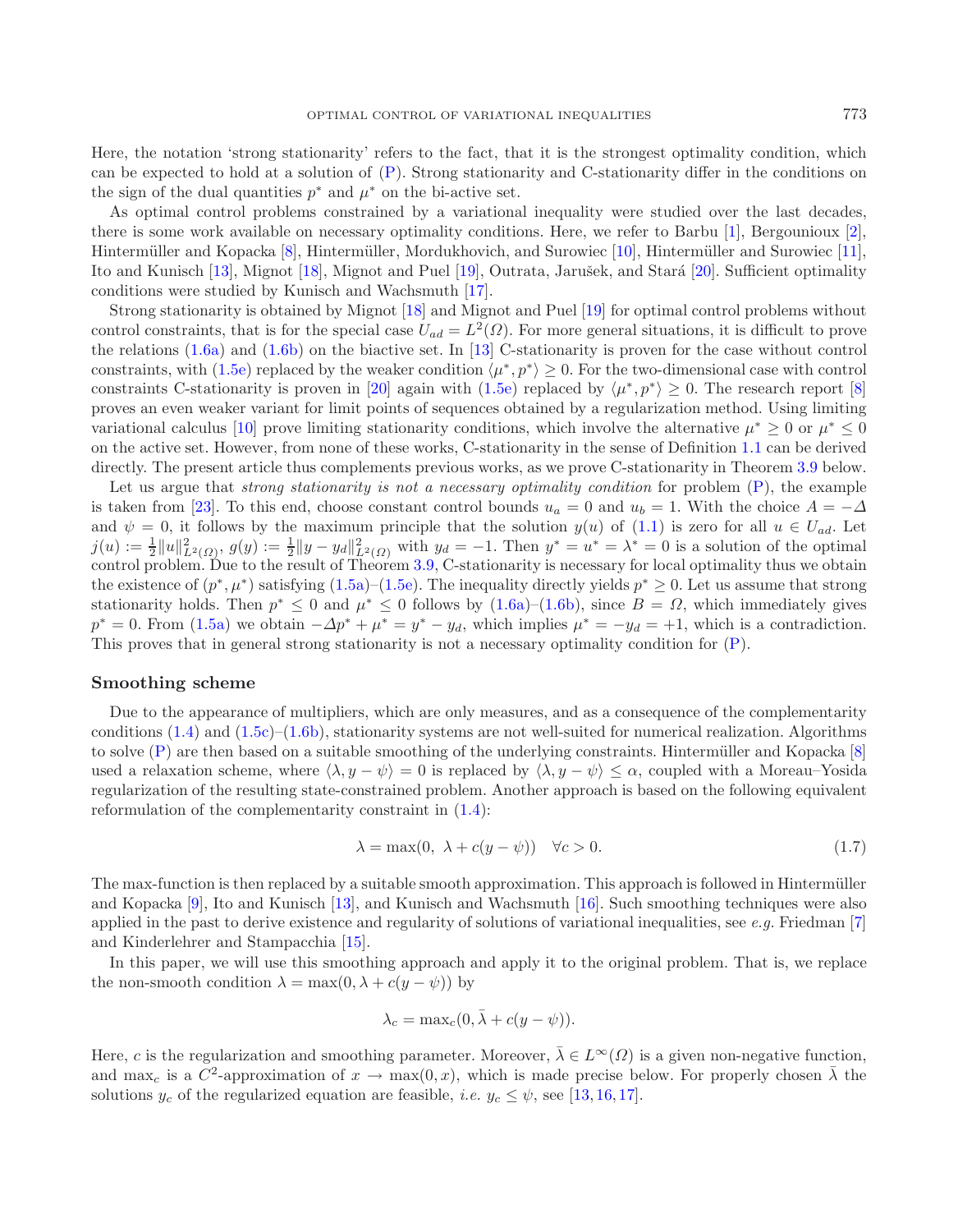The resulting family of regularized problems is then given by

<span id="page-3-1"></span><span id="page-3-0"></span>
$$
\begin{cases}\n\min J(y, u) \\
\text{over } (y, u) \in H_0^1(\Omega) \times U_{ad} \text{ subject to} \\
Ay + \max_c(0, \bar{\lambda} + c(y - \psi)) = u.\n\end{cases} \tag{P_c}
$$

An important observation is that this problem does not incorporate any inequality constraints on  $y_c$ ,  $\lambda_c$ , and  $\lambda_c(y_c - \psi)$ .

If g and j are  $C^1$ -regular, then the first order optimality system for  $(P_c)$  $(P_c)$  is given by

$$
Ay_c + \max_c \left(\bar{\lambda} + c(y_c - \psi)\right) = u_c,
$$
\n(1.8a)

$$
A^* p_c + c \max_c' (\bar{\lambda} + c(y_c - \psi)) p_c = g'(y_c),
$$
\n(1.8b)

$$
(j'(u_c) + p_c, u - u_c) \ge 0 \quad \forall u \in U_{ad}.\tag{1.8c}
$$

In [\[14,](#page-16-16) [17\]](#page-16-4) existence of solutions  $(y_c, u_c) \in H_0^1(\Omega) \times L^2(\Omega) \times H_0^1(\Omega)$  to [\(1.8\)](#page-3-0) for the case  $U_{ad} = L^2(\Omega)$  was<br>established and subsequential convergence for  $c \to \infty$  to a solution  $(u^*, u^*)$  of the unregularized problem wa established and subsequential convergence for  $c \to \infty$  to a solution  $(y^*, u^*)$  of the unregularized problem was argued. For the same subsequence we have

$$
\lambda_c \to \lambda^*
$$
 and  $\mu_c \to \mu^*$  in  $H^{-1}(\Omega)$ ,  $p_c \to p^*$  in  $H_0^1(\Omega)$ ,

where  $\rightarrow$  and  $\rightarrow$  denote strong and weak convergence respectively, and the multiplier approximations  $\lambda_c$  and  $\mu_c$  are defined by

$$
\lambda_c = \max_c(0, \bar{\lambda} + c(y_c - \psi)), \qquad \mu_c = c \max'_c(\bar{\lambda} + c(y_c - \psi))p_c.
$$

Moreover, one can show that each strict local minimum of [\(P\)](#page-0-0) is the (weak) limit of a sequence of solutions of the regularized problem [\[17](#page-16-4)]. Hence, one can use these sequences to derive optimality conditions for the original problem. In this paper, we will extend these results to the control constrained case and prove C-stationarity of local solutions of  $(P)$ .

This regularization concept then can be used to devise numerically implementable algorithms [\[16](#page-16-0)], that generate a sequence of solutions  $\{(y_c, u_c)\}\$ . In [\[16](#page-16-0)] it was reported that the sequence of regularized controls converged in numerical experiments as

$$
||u_c - u^*||_{L^2(\Omega)} = O(c^{-1/2}).
$$

We will prove this rate under assumptions on second-order information, see Theorem [4.5.](#page-14-0) This explains the numerical observations, and in turn the comparison with numerics shows that our rates of convergence are sharp. Such a quantitative insight is helpful in the construction of adaptive path-following algorithms. To the best of our knowledge, similar estimates are not known for related methods.

Moreover, we prove for the objective function the convergence rate

$$
|J(y_*, u_*) - J(y_c, u_c)| = O(c^{-1}),
$$

which results from an improved estimate for the derivative of the value function  $V(c) := J(y_c, u_c)$ . This estimate which can be found in Theorem [4.3,](#page-13-0) reads

$$
\left|\frac{\mathrm{d}}{\mathrm{d}c}V(c)\right| = O(c^{-2}).
$$

This is a significant improvement, compared to the results in [\[16\]](#page-16-0).

To summarize, our findings complement and extend the results obtained in [\[16](#page-16-0)]. Our most significant new contributions are C-stationarity of the limiting solutions, even in the presence of control constraints, and the sharp, quantitative estimate for the convergence rates of the regularization path in Theorem [4.5.](#page-14-0)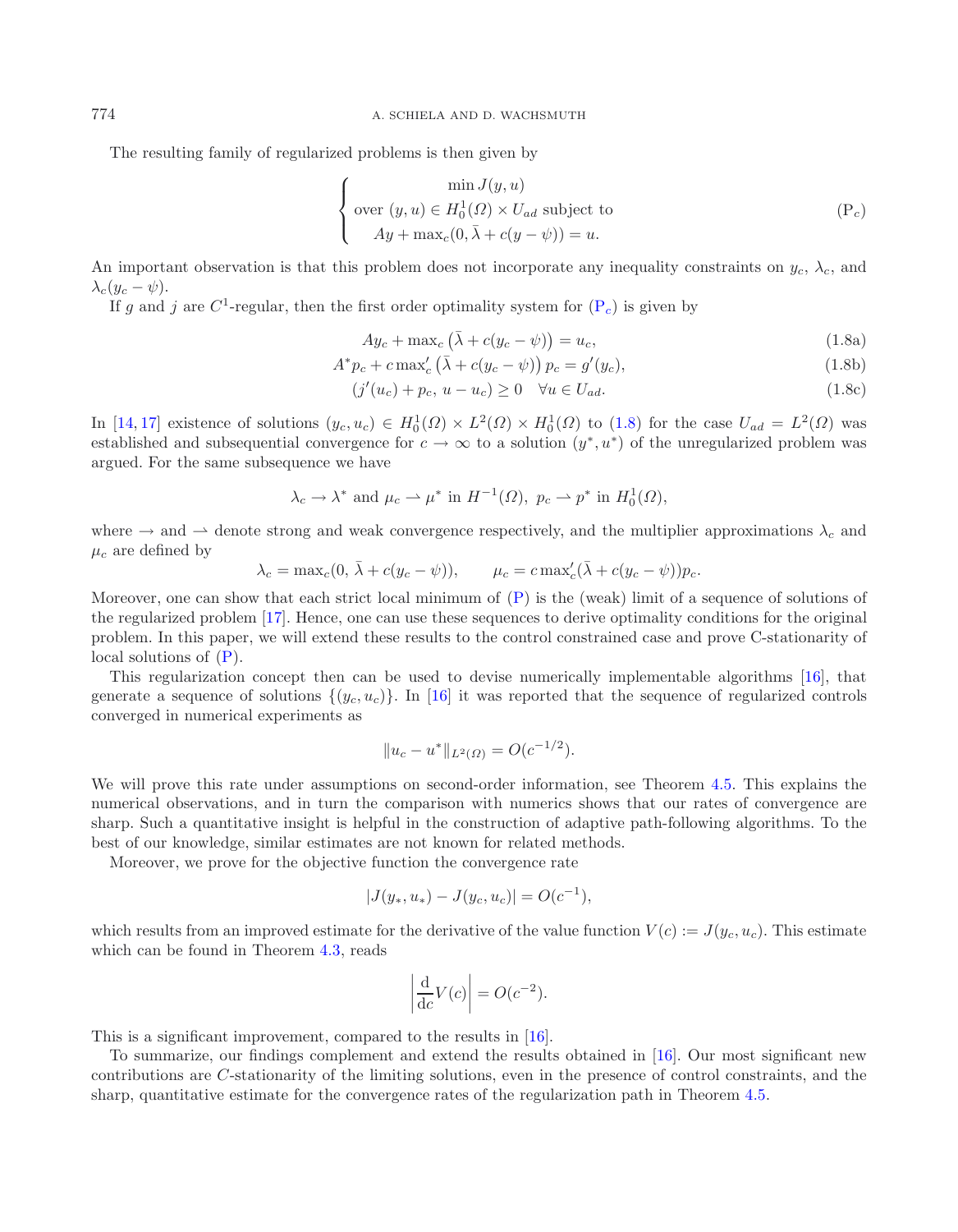## **Standing assumptions**

Throughout the paper we rely on the following regularity assumptions.

- (A.i) The domain  $\Omega \subset \mathbb{R}^n$ ,  $n \in \{2, 3\}$  is a bounded Lipschitz domain.
- **(A.ii)** The operator A is an elliptic differential operator defined by

$$
(Ay)(x) = -\sum_{i,j=1}^{n} \frac{\partial}{\partial x_i} \left( a_{ij}(x) \frac{\partial}{\partial x_j} y(x) \right) + \sum_{j=1}^{n} a_j(x) \frac{\partial}{\partial x_j} y(x) + a_0(x) y(x)
$$

with functions  $a_{ij} \in C^{0,1}(\bar{\Omega})$ ,  $a_j$ ,  $\frac{\partial}{\partial x_j} a_j$ ,  $a_0 \in L^{\infty}(\Omega)$  satisfying the conditions  $a_{ij}(x) = a_{ji}(x)$  and

$$
\sum_{i,j=1}^{n} a_{ij}(x)\xi_i\xi_j \ge \delta_0|\xi|^2 \quad \text{a.e. on} \quad \Omega \quad \text{for all} \quad \xi \in \mathbb{R}^n
$$

with some  $\delta_0 > 0$ . Additionally, we require  $a_0(x) \geq \delta_1 \geq 0$  with  $\delta_1$  sufficiently large such that A fulfills the coercivity condition

$$
\nu_1 \|v\|_{H_0^1}^2 \le \langle Av, v \rangle \quad \forall v \in H_0^1(\Omega).
$$

**(A.iii)** The obstacle  $\psi \in H^1(\Omega) \cap L^\infty(\Omega)$  fulfills  $A\psi \in L^\infty(\Omega)$  and  $\psi \geq 0$  on  $\Gamma$ .

The functions  $q, j$  satisfy:

 $(A.\mathbf{iv})$   $g: L^2(\Omega) \to \mathbb{R}$  is twice continuously Fréchet-differentiable,  $(A.v)$  j :  $L^2(\Omega) \to \mathbb{R}$  is twice continuously Fréchet-differentiable and weakly lower semi-continuous. The function  $\bar{\lambda}$  appearing in the regularization satisfies

 $(A.vi)$   $\bar{\lambda} \in L^{\infty}(\Omega)$ ,  $\bar{\lambda} \geq 0$  a.e. on  $\Omega$ .

Let us introduce the adjoint operator  $A^*$  to A by

$$
(A^*p)(x) = -\sum_{j=1}^n \frac{\partial}{\partial x_j} \left( \sum_{i=1}^n a_{ij}(x) \frac{\partial}{\partial x_i} p(x) + a_j(x) p(x) \right) + a_0(x) p(x).
$$

### **Assumptions on the smooth approximation of max**

We assume that the function  $\max_c$  admits the following properties:

**(B.i)** max<sub>c</sub>:  $(c, x) \mapsto \max_c(x)$ ,  $(c, x) \in (0, +\infty) \times \mathbb{R}$ , is twice continuously differentiable with respect to  $(c, x)$ , **(B.ii)**  $\max_c(x) = \max(0, x)$  for all x with  $|x| \geq 1/2c$ ,  $\max_c(x) \geq \max(0, x)$  for all x with  $|x| \leq 1/2c$ .

We will denote the derivatives with respect to x by  $\max'_{c}$ ,  $\max''_{c}$ , whereas the derivatives with respect to c are<br>denoted by  $\frac{\partial}{\partial s}$  max denoted by  $\frac{\partial}{\partial c} \max_c$ .

In addition we assume that there is a constant  $M > 0$  such that the following inequalities are satisfied for all  $x$ :

 $(\mathbf{B}.iii) \ \ 0 \leq \max_c'(x) \leq 1,$ <br>  $(\mathbf{B} \text{ iv}) \ \ 0 \leq \max_c''(x)$ **(B.iv)**  $0 \le \max_{c}'(x)$ ,<br>**(B.v)**  $\left| \frac{\partial}{\partial x} \right| \le \max_{c'}(x)$ **(B.v)**  $\frac{\partial}{\partial c} \max_c(x) \leq \frac{M}{c^2}$ ,

Note, that the function

$$
m_c(x) := \begin{cases} \max(0, x) & \text{if } |x| \ge \frac{1}{2c}, \\ \frac{c^3}{2} \left( x + \frac{1}{2c} \right)^3 \left( \frac{3}{2c} - x \right) & \text{if } |x| < \frac{1}{2c}, \end{cases}
$$
(1.9)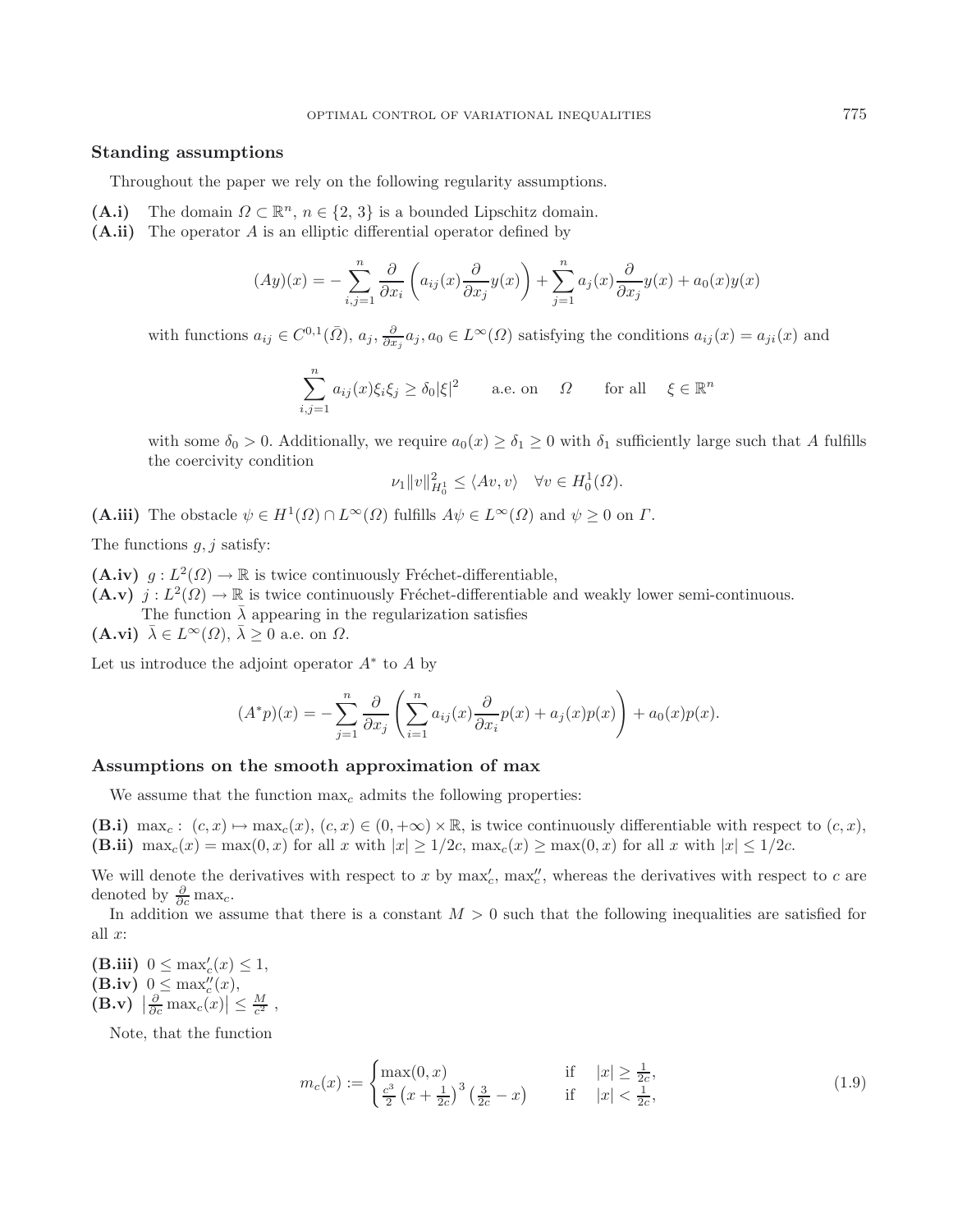satisfies the requirements above, see [\[16](#page-16-0)]. Different kind of smooth approximations of max $(0, \cdot)$  were used by Hintermüller and Kopacka [\[9](#page-16-13)].

A simple consequence of the monotonicity of max <sup>c</sup> provided by **(B.iv)** is the following inequality

<span id="page-5-2"></span>
$$
\max_{c}(x) \le \left(x + \frac{1}{2c}\right) \max_{c}'(x) \quad \forall x \in \mathbb{R}.\tag{1.10}
$$

## **Notational convention**

<span id="page-5-4"></span>We will use in several places generic constants, all denoted by K. These constants are independent of c and sequences  $\{(y_c, u_c)\}\)$  of local solutions of  $(P_c)$  $(P_c)$ .

## <span id="page-5-0"></span>2. Regularization of the obstacle problem

Let us first recall the well-known existence and regularity results for the variational inequality  $(1.1)$ , for the proofs we refer to [\[4](#page-16-17), [15\]](#page-16-15). Then we prove additional results for the regularized obstacle problem that we will need later.

**Proposition 2.1.** *Let*  $u \in L^2(\Omega)$  *be given. Then the variational inequality* [\(1.1\)](#page-0-0) *admits a unique solution*  $y \in H_0^1(\Omega) \cap L^{\infty}(\Omega)$ . The mapping  $u \mapsto y$  is Lipschitz continuous. Moreover, it holds  $\lambda, Ay \in L^2(\Omega)$ .

In addition, the mapping  $u \mapsto y$  is directionally differentiable in a certain sense, see *e.g.* [\[18\]](#page-16-10), but not Gâteaux differentiable.

#### **2.1. Uniform boundedness of solutions**

Let us now study the regularized equation

<span id="page-5-1"></span>
$$
Ay + \max_c (\bar{\lambda} + c(y - \psi)) = u,
$$
\n(2.11)

for fixed c and given  $u \in L^2(\Omega)$ . Since the function max<sub>c</sub> is monotone, we have the following existence and uniqueness result.

**Proposition 2.2.** *Let*  $u \in L^2(\Omega)$  *be given. Then* [\(2.11\)](#page-5-0) *admits a unique solution*  $y_c \in H_0^1(\Omega) \cap L^{\infty}(\Omega)$ *. There is a constant*  $K > 0$  *independent of c such that*  $||u||_{\infty} + ||u||_{L^{\infty}} \leq K ||u||_{\infty}$  for all  $c >$ *is a constant*  $K > 0$  *independent of c such that*  $||y_c||_{H_0^1} + ||y_c||_{L^{\infty}} \le K||u||_{L^2}$  for all  $c > 0$ .

*Proof.* Existence and uniqueness of solutions follow from standard arguments. To obtain uniform bounds, one tests [\(2.11\)](#page-5-0) by  $y_c$  and uses the uniform boundedness of max $_c(\lambda - c\psi)$ .

We are interested in the asymptotic behavior of the solutions of  $(2.11)$  for  $c \to \infty$ . In the next lemma we will show that the constraint violation  $(y_c - \psi)_+$  tends to zero for  $c \to \infty$ . This improves earlier results of [\[13,](#page-16-3)[17](#page-16-4)]. Here,  $(v)_+$  refers to the positive part of v, *i.e.*  $(v)_+(x) = \max(0, v(x)).$ 

<span id="page-5-3"></span>**Lemma 2.3.** Let  $u \in L^2(\Omega)$  be given. Let  $y_{c,u}$  denote the corresponding solution of the regularized equa*tion* [\(2.11\)](#page-5-0)*.*

*If for some*  $2 \le q \le \infty$  *it holds*  $u + \max(0, -A\psi - \overline{\lambda}) \in L^q(\Omega)$ *, then we have the estimates* 

$$
||(y_{c,u} - \psi)_+||_{L^q} \le c^{-1}||u + \max(0, -A\psi - \bar{\lambda})||_{L^q},
$$
  

$$
||(y_{c,u} - \psi)_+||_{H_0^1} \le Kc^{-1/2},
$$
\n(2.12)

*and*

$$
||Ay_{c,u}||_{L^q} + ||\max_c (\bar{\lambda} + c(y_{c,u} - \psi))||_{L^q} \leq K.
$$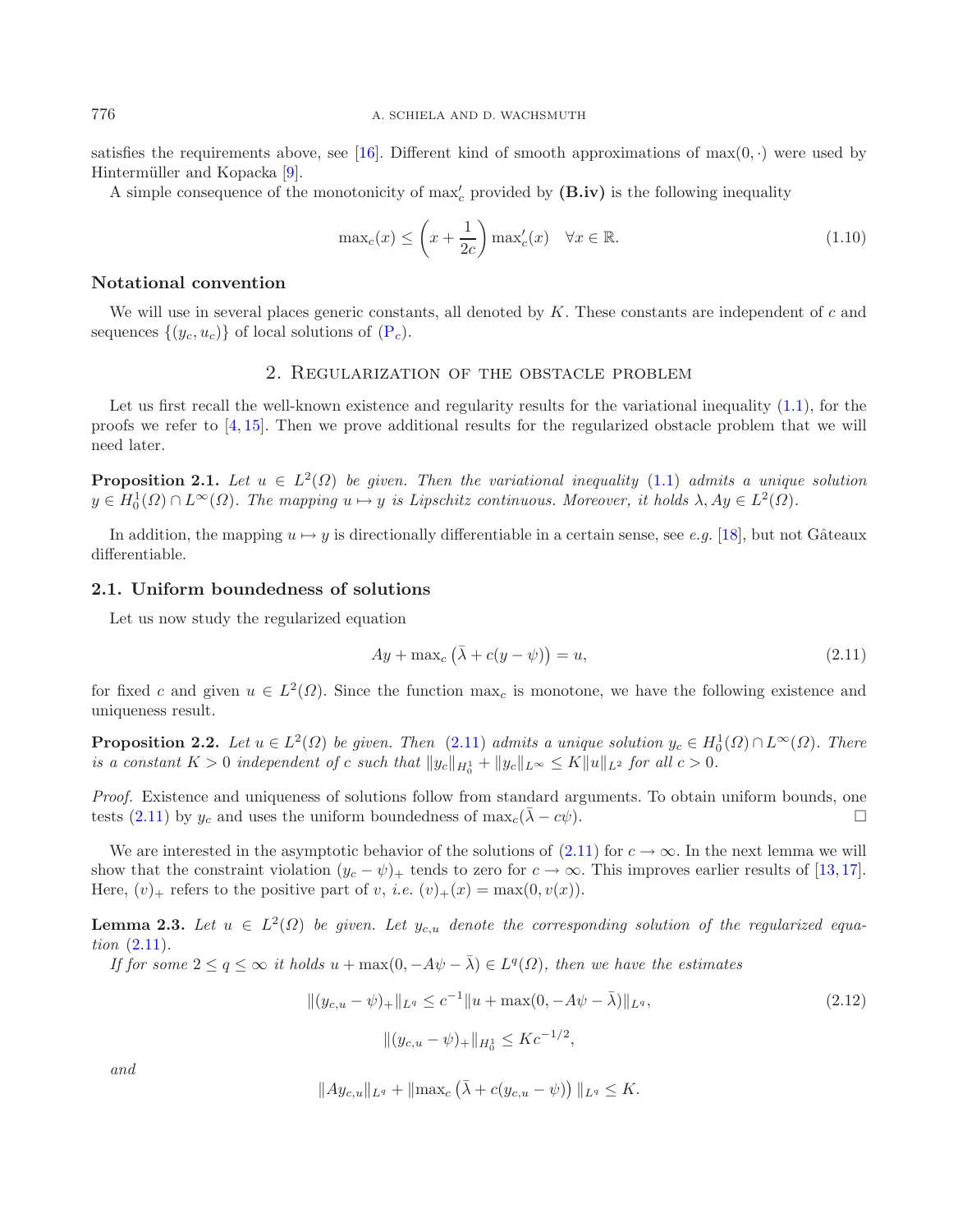*Proof.* The proof follows to some extent the lines of the proof of [\[15\]](#page-16-15), Lemma 5.1. Clearly, the function  $(y_{c,u}-\psi)^q$ + belongs to  $H_0^1(\Omega)$  for all  $q \geq 2$ , which follows from the chain rule taking into account the boundedness of  $y_{c,u}$ <br>and  $\psi$ . Hence we can test the equation and  $\psi$ . Hence, we can test the equation

$$
A(y_{c,u} - \psi) + \max_c (\bar{\lambda} + c(y_{c,u} - \psi)) = u - A\psi,
$$

<span id="page-6-0"></span>which is equivalent to [\(2.11\)](#page-5-0), by  $(y_{c,u} - \psi)_+^{q-1}$ .<br>By assumption (A ii) we have for every  $z \in \mathbb{R}$ 

By assumption  $(A.ii)$ , we have for every  $z \in L^{\infty} \cap H_0^1(\Omega)$ 

$$
\langle Az, z^{q-1}\rangle \ge \frac{2}{q} \langle Az^{q/2}, z^{q/2}\rangle + \left(1 - \frac{2}{q}\right) \int_{\Omega} a_0 |z|^q \ge \frac{2\nu_1}{q} ||z^{q/2}||_{H^1}^2.
$$

Using the fact that  $\max_c(x) \ge \max(0, x) \ge x$  for all  $x \in \mathbb{R}$ , *cf.* **(B.ii)**, we obtain

$$
\int_{\Omega} \max_{c} \left( \bar{\lambda} + c(y_{c,u} - \psi) \right) (y_{c,u} - \psi)_+^{q-1} \geq c \| (y_{c,u} - \psi)_+ \|_{L^q}^q + \int_{\Omega} \bar{\lambda} (y_{c,u} - \psi)_+^{q-1}.
$$

Combining these results yields

$$
c \|(y_{c,u} - \psi)_{+}\|_{L^{q}}^{q} \le (u - A\psi - \bar{\lambda}, (y_{c,u} - \psi)_{+}^{q-1})
$$
  
\$\le \|u + \max(0, -A\psi - \bar{\lambda})\|\_{L^{q}} \|(y\_{c,u} - \psi)\_{+}\|\_{L^{q}}^{q-1},

which gives

$$
c\|(y_{c,u} - \psi)_+\|_{L^q} \le \|u + \max(0, -A\psi - \bar{\lambda})\|_{L^q}.
$$
\n(2.13)

This proves the first claim for  $2 \leq q < \infty$ . If  $u + \max(0, -A\psi - \bar{\lambda}) \in L^{\infty}(\Omega)$  then we can pass to the limit  $a \to \infty$  in (2.13) which gives the wanted  $L^{\infty}(O)$ -estimate and (2.12) is proven. The estimate for the  $H^1$ -n  $q \to \infty$  in [\(2.13\)](#page-6-0), which gives the wanted  $L^{\infty}(\Omega)$ -estimate, and [\(2.12\)](#page-5-1) is proven. The estimate for the  $H^1$ -norm is an easy consequence of the estimates for  $q = 2$ .

Next, we write

<span id="page-6-1"></span>
$$
A y_{c,u} = u - \max_c (\bar{\lambda} + c(y_{c,u} - \psi)).
$$

By  $(1.10)$  we have the estimate

$$
\max_c (\bar{\lambda} + c(y_{c,u} - \psi))(x) \leq \frac{1}{2c} + \bar{\lambda}(x) + c(y_{c,u}(x) - \psi(x)).
$$

Hence it holds  $\|\max_c (\bar{\lambda} + c(y_{c,u} - \psi))\|_{L^q} \le K$  by [\(2.12\)](#page-5-1), with a constant  $K > 0$  independent of q and  $c > 2$ . This implies  $||Ay_{c,u}||$  $L^q \leq K.$ 

## **2.2. The linearized equation**

Now let us consider the linearized version of [\(2.11\)](#page-5-0)

<span id="page-6-3"></span><span id="page-6-2"></span>
$$
Aw + c \max_{c} \left(\bar{\lambda} + c(y_c - \psi)\right) w = r_c,
$$
\n(2.14)

<span id="page-6-4"></span>where  $y_c$  is a given solution of the regularized equation [\(2.11\)](#page-5-0), and  $r_c \in L^2(\Omega)$  is a given right-hand side. Regarding existence and boundedness of solutions we have the following:

**Theorem 2.4.** *Let*  $\{y_c\}_{c>0}$  *and*  $\{r_c\}_{c>0}$  *be bounded in*  $H_0^1(\Omega)$  *and*  $L^2(\Omega)$ *, respectively. Then equation* [\(2.14\)](#page-6-1) *admits for each*  $c > 0$  *a unique solution*  $w \in H^1(\Omega) \cap L^{\infty}(\Omega)$  *and there is a cons admits for each*  $c > 0$  *a unique solution*  $w_c \in H_0^1(\Omega) \cap L^\infty(\Omega)$ , and there is a constant  $K > 0$  *independent* of c<br>such that *such that*

$$
||w_c||_{H^1} + ||\sqrt{c \max_c' w_c}||_{L^2} \le K || (1 + c \max_c')^{-1/2} r_c ||_{L^2},
$$
  
\n
$$
||c \max_c' w_c||_{L^1} \le K ||r_c||_{L^1},
$$
\n(2.15)

$$
||w_c||_{L^{\infty}} \le K||r_c||_{L^2}.
$$
\n(2.16)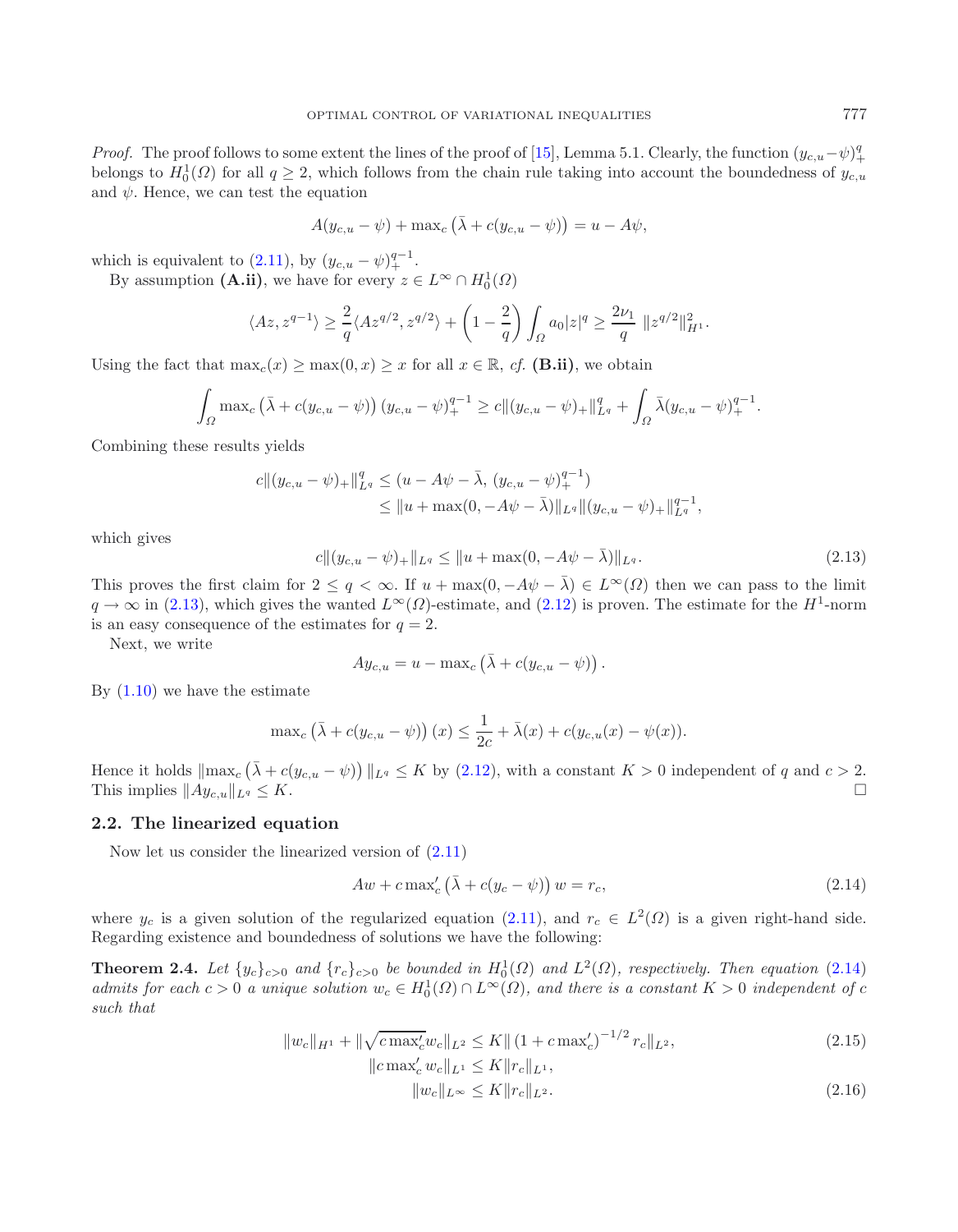*Moreover, if*  $(c \max_c')^{-1}r_c \in L^{\infty}(\Omega)$ *, then we obtain* 

<span id="page-7-1"></span><span id="page-7-0"></span>
$$
||w_c||_{L^{\infty}} \le K ||(c \max_c')^{-1} r_c||_{L^{\infty}}
$$

*Here, we abbreviated*  $c \max_c' := c \max_c' (\bar{\lambda} + c(y_c - \psi)).$ 

*Proof.* For our first result, we test  $(2.14)$  by  $w_c$ , and divide by the square-root of the left-hand side. The second assertion follows by testing with a smoothed-sign function similarly as in [\[13\]](#page-16-3), Theorem 5.1. The  $L^{\infty}(\Omega)$ -bound follows from the result of Stampacchia [\[22\]](#page-16-18).

For our last result, we use a duality technique. For each  $s \in L^2(\Omega)$  let  $z_s = (A + c \max_c')^{-1} s$ 

$$
||w_c||_{L^{\infty}} = \sup_{s \in L^2, ||s||_{L^1} \le 1} \langle w_c, s \rangle_{L^2}
$$
  
=  $\sup_s \langle (A + c \max_c')^{-1} r_c, s \rangle = \sup_s \langle r_c, z_s \rangle$   
 $\le \sup_s ||(c \max_c')^{-1} r_c||_{L^{\infty}} ||c \max_c' z_s||_{L^1} \le K ||(c \max_c')^{-1} r_c||_{L^{\infty}},$ 

which finishes the proof.

We state a simple consequence of our previous result:

**Corollary 2.5.** *The mapping*  $u \to y_{c,u}$  *is Lipschitz continuous in the following sense:* 

$$
||A(y_{c,u_1} - y_{c,u_2})||_{L^1} + ||y_{c,u_1} - y_{c,u_2}||_{H^1} + ||y_{c,u_1} - y_{c,u_2}||_{L^\infty} \le L||u_1 - u_2||_{L^2}
$$
\n(2.17)

*with a Lipschitz constant* L *that is independent of* c*. Moreover, we have the* c*-dependent Lipschitz estimate:*

$$
||A(y_{c,u_1} - y_{c,u_2})||_{L^2} \le K\sqrt{c}||u_1 - u_2||_{L^2}
$$

*Proof.* This follows from the implicit function theorem and the mean value theorem, applied to the path-following problem

$$
Ay(t) + \max_c (\bar{\lambda} + c(y(t) - \psi)) = tu_2 + (1 - t)u_1,
$$

with  $t \in [0, 1]$ . Estimates on the slope of this path are obtained *via* the linearized equation, using the esti-mates [\(2.15\)](#page-6-2) and [\(2.16\)](#page-6-3), which are independent of c. Hence, we conclude [\(2.17\)](#page-7-0) with L independent of c, as well. Our second estimate follows similarly *via* inserting the estimate

$$
||c\max_{c'}(\bar{\lambda}+c(y_c-\psi))w||_{L_2}\leq Kc^{1/2},
$$

which is a consequence of  $(2.15)$ , into  $(2.14)$ .

**Remark 2.6.** Our estimates indicate that the mapping  $u \to y_{c,u}$  cannot be expected to be Lipschitz-continuous from  $L^2(\Omega)$  to  $H^2(\Omega)$ , uniformly in c. Still, by interpolation, we obtain the following uniform result on Hölder continuity:

$$
||A(y_{c,u_1} - y_{c,u_2})||_{L^2} \le K||A(y_{c,u_1} - y_{c,u_2})||_{L^{\infty}}^{1/2} ||A(y_{c,u_1} - y_{c,u_2})||_{L^1}^{1/2} \le K||u_1 - u_2||_{L^2}^{1/2}
$$

provided  $u_i + \max(0, -A\psi - \bar{\lambda}) \in L^{\infty}(\Omega)$  holds for  $i = 1, 2$ .

 $\Box$ 

 $\Box$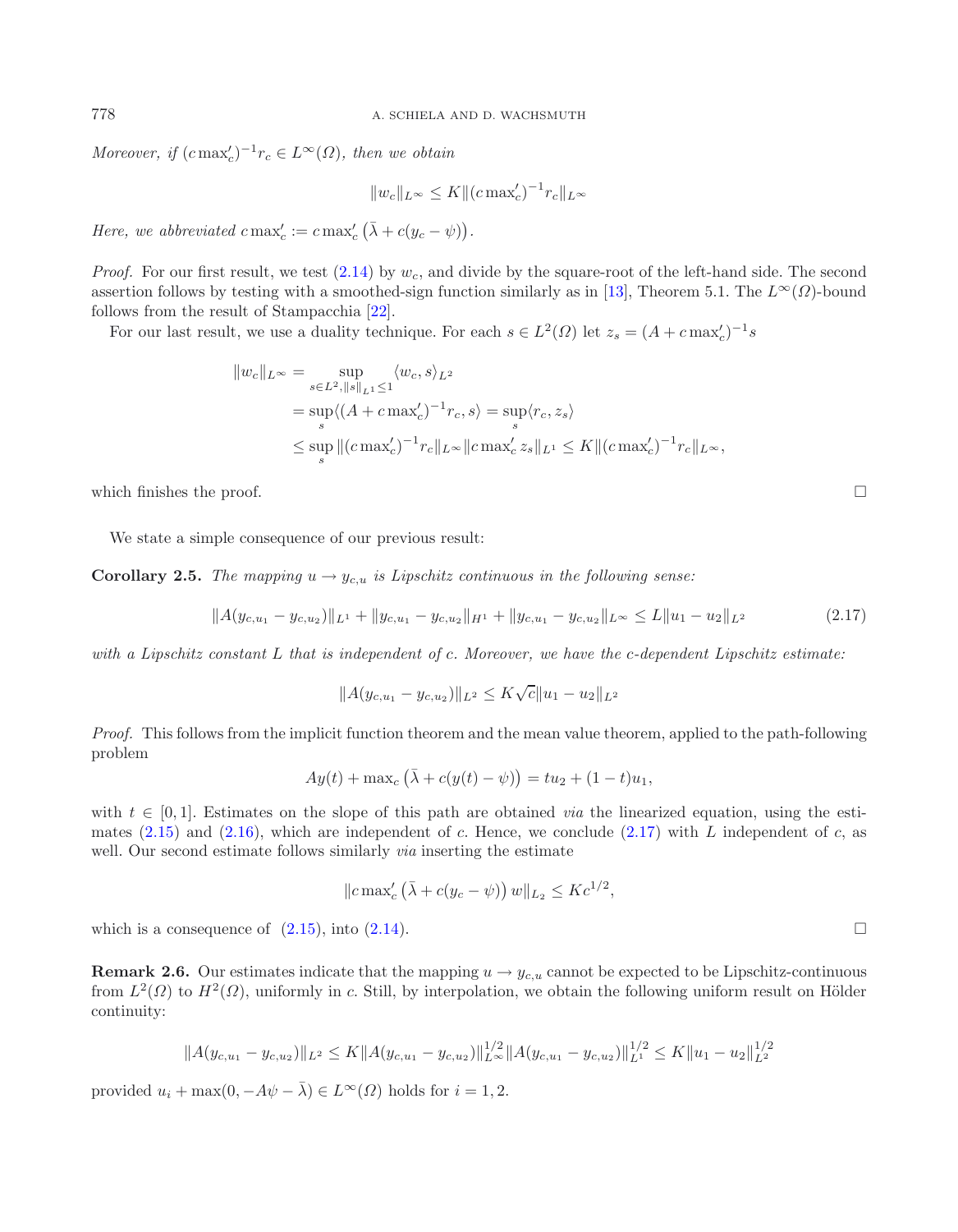### <span id="page-8-1"></span>**2.3. Convergence results for fixed** *u*

Let now  $u \in L^{\infty}(\Omega)$  be fixed and  $y_{c,u}$  the solution of the regularized obstacle problem [\(2.11\)](#page-5-0) for parameter c. We consider the limiting behavior of  $J(y_{c,u}, u)$  for  $c \to \infty$ . To this end, we differentiate the equation

$$
A y_{c,u} + \max_c (\bar{\lambda} + c(y_{c,u} - \psi)) = u
$$

with respect to  $c$ , and obtain

$$
0 = A\dot{y} + c \max_{c} \left( \bar{\lambda} + c(y_{c,u} - \psi) \right) \dot{y}
$$
  
+ 
$$
\frac{\partial}{\partial c} \max_{c} \left( \bar{\lambda} + c(y_{c,u} - \psi) \right) + \max_{c'} \left( \bar{\lambda} + c(y_{c,u} - \psi) \right) (y_{c,u} - \psi) = 0.
$$
 (2.18)

Hence, the derivative  $\dot{y}$  of  $y_{c,u}$  with respect to c is the solution of a linearized equation.

Let us define the following family of sets that will play an important role in the subsequent analysis

$$
\mathcal{P}_{c,u} = \left\{ x \in \Omega : \bar{\lambda}(x) + c(y_{c,u}(x) - \psi(x)) > -\frac{1}{2c} \right\}.
$$
\n(2.19)

That is,  $\mathcal{P}_{c,u}$  contains the points, where  $\max_c (\bar{\lambda} + c(y_{c,u} - \psi)) > 0$ . Obviously  $\max_c (\bar{\lambda} + c(y_{c,u} - \psi)) = 0$  on  $\Omega \setminus \mathcal{P}$  and thus also  $\max' = 0$  there  $\Omega \setminus \mathcal{P}_{c,u}$ , and thus also max $c' = 0$  there.

<span id="page-8-0"></span>**Lemma 2.7.** *It holds*

$$
||y_{c,u} - \psi||_{L^{\infty}(\mathcal{P}_{c,u})} \leq Kc^{-1}
$$

*with a constant*  $K > 0$  *independent* of *c*.

*Proof.* By definition of  $\mathcal{P}_{c,u}$  it follows

$$
\frac{1}{c}\left(-\bar{\lambda} - \frac{1}{2c}\right) \leq y_{c,u} - \psi \leq (y_{c,u} - \psi)_+.
$$

Since  $\|(y_{c,u} - \psi)_+\|_{L^\infty} \leq Kc^{-1}$  by Lemma [2.3](#page-5-3) and assumption  $(A.iii)$ , the desired result follows.

**Remark 2.8.** Let us remark that the bound  $||y_{c,u}-\psi||_{L^{\infty}(\mathcal{P}_{c,u})} = O(c^{-1})$  is sharp in the following sense. Suppose<br>it holds  $||u_{c,u}-\phi||_{L^{\infty}(\mathcal{P}_{c,u})}$  This implies on ano hand the convenience of  $\sum_{n=1}^{\infty} |g(u_{c,u}$ it holds  $||y_{c,u}-\psi||_{L^q(\mathcal{P}_{c,u})} = o(c^{-1})$ . This implies on one hand the convergence of  $\lambda_{c,u} := \max_c (\bar{\lambda} + c(y_c - \psi)) \rightarrow \bar{\lambda}$  in  $I^q$ . On the other hand  $\lambda$  converges to  $\lambda$  in  $H^{-1}(O)$  where  $\lambda$  is the multiplier in the obs  $\bar{\lambda}$  in  $L^q$ . On the other hand,  $\lambda_{c,u}$  converges to  $\lambda_u$  in  $H^{-1}(\Omega)$ , where  $\lambda_u$  is the multiplier in the obstacle problem associated to u, see Theorem [2.10](#page-9-0) below. Hence,  $\bar{\lambda} = \lambda_u$  is necessary to get  $||y_{c,u} - \psi||_{L^q(\mathcal{P}_{c,u})} = o(c^{-1})$ , which is unlikely, as this requires that the solution of the obstacle problem is known.

Similarly, the estimate  $\|(y_{c,u}-\psi)_+\|_{L^q} = O(c^{-1})$  of Lemma [2.3](#page-5-3) is sharp. The relation  $\|(y_{c,u}-\psi)_+\|_{L^q} = o(c^{-1})$ implies  $0 \leq \lambda_u \leq \bar{\lambda}$  a.e. on  $\Omega$ . That is, if  $\lambda_u > \bar{\lambda}$  on a set of positive measure, then the estimate [\(2.12\)](#page-5-1) is sharp.

The estimate of Lemma [2.7](#page-8-0) will turn out to be essential for our final convergence estimate Theorem [4.5,](#page-14-0) as it allows to prove convergence rates of norms of  $\dot{y}_c$  as well as of the value function V, see below Theorem [4.3.](#page-13-0)

**Proposition 2.9.** Let y be the solution of [\(2.18\)](#page-8-1). Then we have the estimates

$$
\|\dot{y}\|_{L^{\infty}(\Omega)} \le Kc^{-2},\tag{2.20}
$$

$$
\|\dot{y}\|_{H_0^1(\Omega)} \le K c^{-3/2}.\tag{2.21}
$$

*Proof.* By Theorem [2.4](#page-6-4) we get

$$
\|\dot{y}\|_{L^{\infty}} \leq K\left( \| (c \max_{c}')^{-1} \max_{c'} (y_{c,u} - \psi) \|_{L^{\infty}} + \left\| \frac{\partial}{\partial c} \max_{c} \right\|_{L^{2}} \right),\,
$$

<span id="page-8-3"></span><span id="page-8-2"></span> $\Box$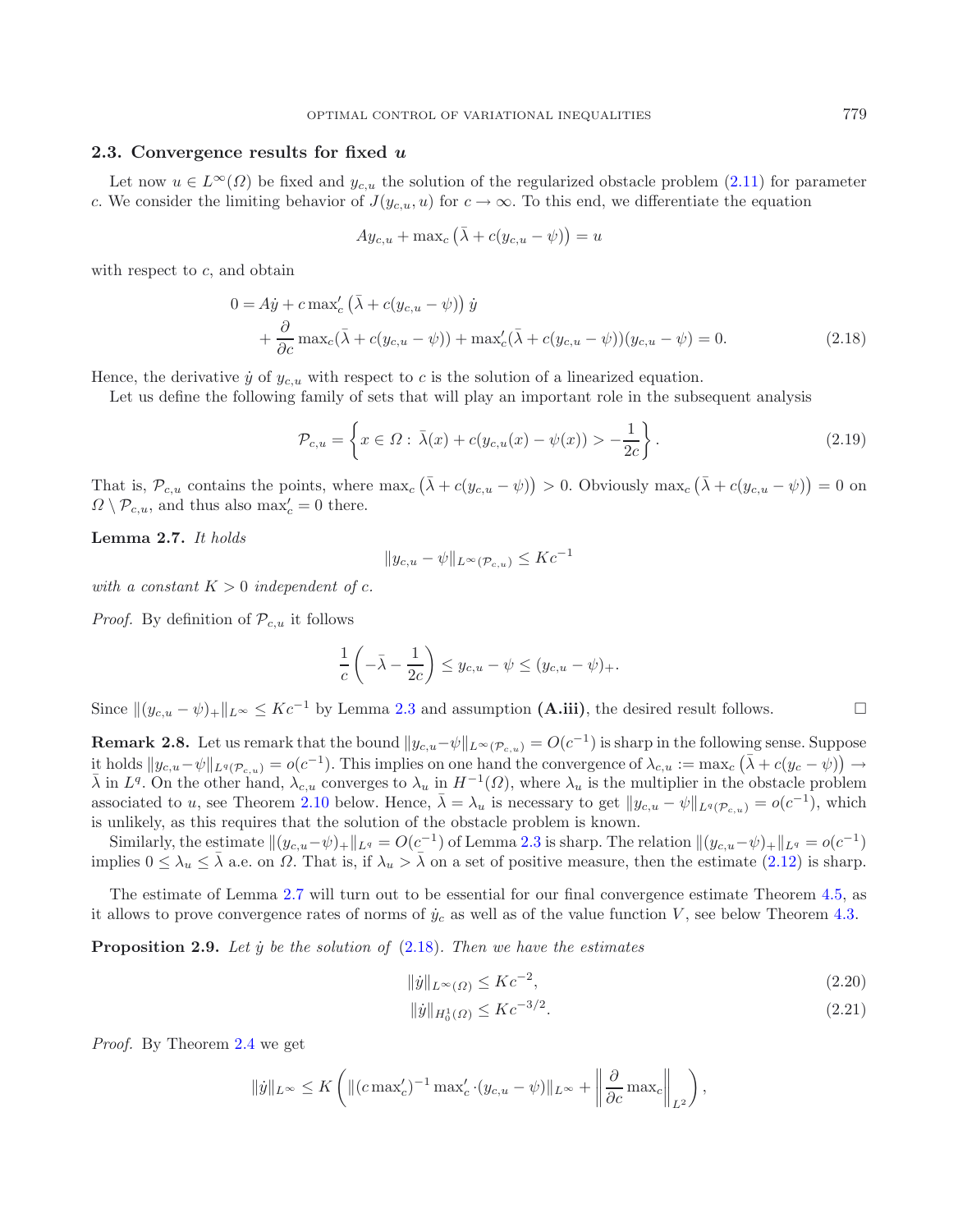where we omitted the argument  $(\bar{\lambda} + c(y_{c,u} - \psi))$  in the derivatives of max<sub>c</sub>. By (**B.v**) the second addend of the right hand side is of order  $c^{-2}$ . Further, by definition of  $\mathcal{P}_{c,u}$  and Lemma [2.7](#page-8-0) we have

$$
\|(c \max'_{c})^{-1} \max'_{c} \cdot (y_{c,u} - \psi)\|_{L^{\infty}(\Omega)} = \|c^{-1} \cdot (y_{c,u} - \psi)\|_{L^{\infty}(\mathcal{P}_{c,u})}.
$$

Thus, we obtain

<span id="page-9-0"></span>
$$
\|\dot{y}\|_{L^{\infty}(\Omega)} \leq Kc^{-2}.
$$

Similarly, Theorem [2.4](#page-6-4) also yields

$$
\|\dot{y}\|_{H^1} \le K \left( \| (c \max_c')^{-1/2} \max_c' \cdot (y_{c,u} - \psi) \|_{L^2} + \left\| \frac{\partial}{\partial c} \max_c \right\|_{L^2} \right),
$$

which implies with analogous arguments as above

<span id="page-9-1"></span>
$$
||\dot{y}||_{H^1} \le Kc^{-3/2}.
$$

With the help of estimates on  $\dot{y}$  we can now study the convergence of  $y_{c,u}$  for  $c \to \infty$  and fixed control u.

**Theorem 2.10.** *Let*  $u \in L^2(\Omega)$  *be given. Let*  $y_u$  *and*  $y_{c,u}$  *denote the corresponding solutions of the variational inequality* [\(1.1\)](#page-0-0) and the regularized equation [\(2.11\)](#page-5-0), respectively. Let  $\lambda_u$  be the corresponding multiplier in (1.1) and set  $\lambda_{c,u} := \max_c (\bar{\lambda} + c(y_{c,u} - \psi)).$ <br>Then there is a constant  $K > 0$  index

*Then there is a constant*  $K > 0$  *independent* of *c such that* 

$$
||y_u - y_{c,u}||_{L^{\infty}} \leq Kc^{-1},
$$
  

$$
||y_u - y_{c,u}||_{H^1} + ||\lambda_u - \lambda_{c,u}||_{H^{-1}} \leq Kc^{-1/2}.
$$

*Moreover, we have an estimate on the function values:*

$$
|J(y_u, u) - J(y_{c,u}, u)| \le Kc^{-1}.
$$
\n(2.22)

*Proof.* Our convergence results on y follow from integration of  $(2.20)$  and  $(2.21)$  with respect to c. The estimate on  $\lambda$  follows from inserting the estimates on y into the difference of [\(1.1\)](#page-0-0) and [\(2.11\)](#page-5-0).

As for [\(2.22\)](#page-9-1) we compute by the chain rule:

$$
\frac{\mathrm{d}}{\mathrm{d}c}J(y_{c,u},u) = g'(y_{c,u})\dot{y}
$$

Inserting  $(2.20)$  we obtain

$$
\left| \frac{d}{dc} J(y_{c,u}, u) \right| \leq ||g'(y_{c,u})||_{L^1(\Omega)} ||\dot{y}||_{L^{\infty}(\Omega)} \leq Kc^{-2}.
$$

Integration of this inequality with respect to  $c$  yields the assertion of this theorem.  $\Box$ 

## 3. C-STATIONARITY OF SOLUTIONS OF  $(P)$

Let now  $(y^*, u^*)$  be a strict local optimal solution of the original problem [\(P\)](#page-0-0). Then owing to the following result there exist a sequence of solutions of the regularized problem  $(P_c)$  $(P_c)$ .

**Proposition 3.1.** *Let* (y<sup>∗</sup>, u<sup>∗</sup>) *be a strict local optimal solution of the original problem* [\(P\)](#page-0-0)*. Then there exists a sequence*  $\{y_c, u_c\}$  *of local solutions of the regularized problem with*  $(y_c, u_c)$  *with* 

$$
y_c \to y^*
$$
 in  $H_0^1(\Omega)$ ,  
\n $y_c \to^* y^*$  in  $L^{\infty}(\Omega)$ ,  
\n $u_c \to^* u^*$  in  $L^{\infty}(\Omega)$ .

*Moreover, for the associated multiplier*  $\lambda_c$  *we have*  $\lambda_c \to \lambda^*$  *in*  $H^{-1}(\Omega)$ *.*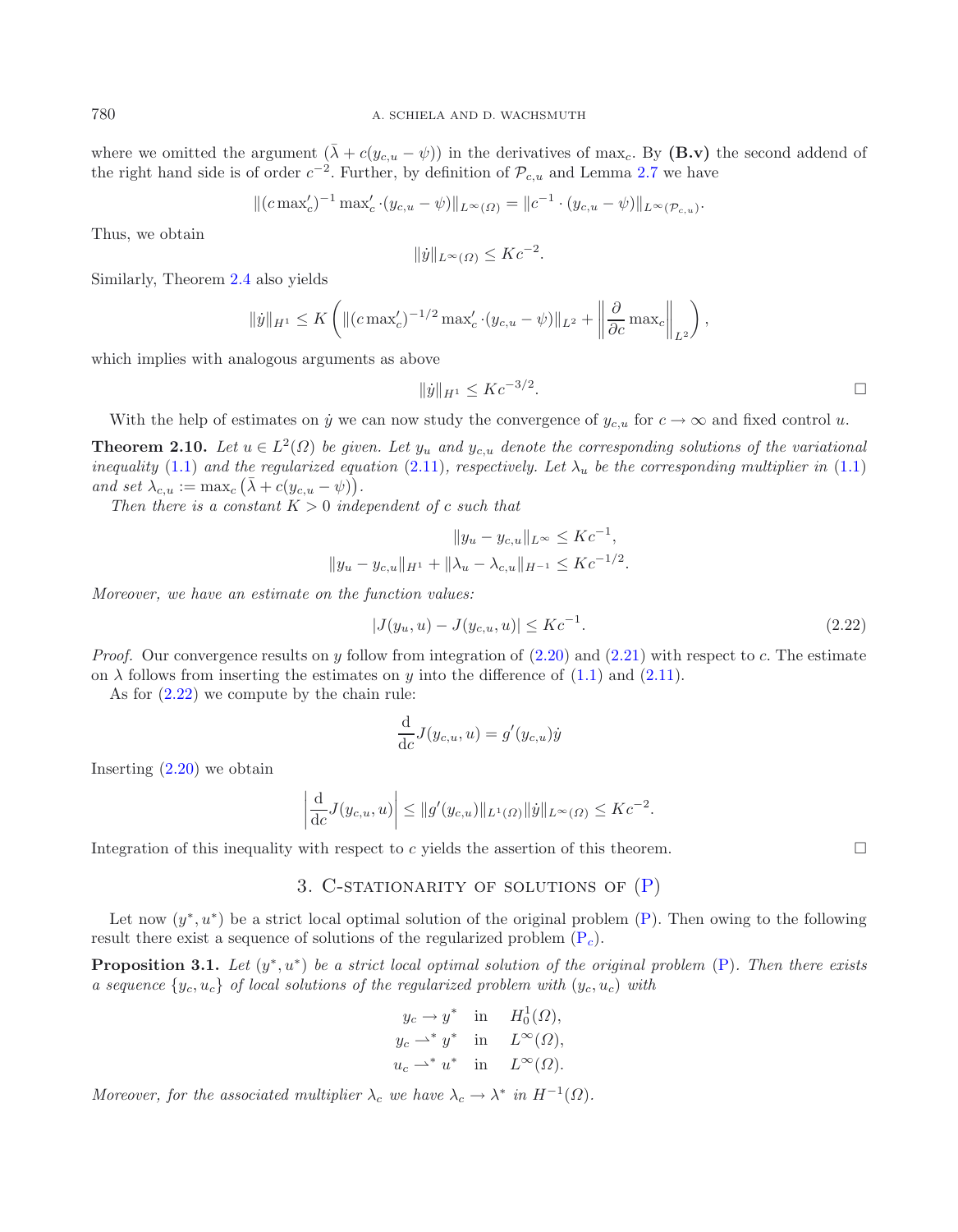*Proof.* The proof follows the lines of a similar result [\[17](#page-16-4)]. Here, weak lower semi-continuity of j is needed. The uniform boundedness of  $\{y_{\alpha}\}$  in  $L^{\infty}(Q)$  is a result of the control constraints uniform boundedness of  $\{u_c\}$  in  $L^{\infty}(\Omega)$  is a result of the control constraints.

In particular,  $u_c \rightharpoonup u^*$  in  $L_2(\Omega)$ , which can also be shown in the absence of control constraints and which is all we need in the following.

**Corollary 3.2.** *There is a subsequence such that*  $y_c \to y^*$  *in*  $C(\overline{\Omega})$ *.* 

*Proof.* By Theorem [2.10,](#page-9-0) we have  $y_{c,u^*} \to y^*$  strongly in  $C(\overline{\Omega})$  as  $c \to \infty$ . Due to compact embeddings we also have  $u_c \to u^*$  in  $W^{-1,4}(\Omega)$ . Using the result of [\[22\]](#page-16-18), this implies  $||y_{c,u^*} - y_c||_{L^\infty(\Omega)} \to 0$ . This proves the claim.

As observed in [\[17\]](#page-16-4) the convergence of  $u_c$  to  $u^*$  is strong in  $L^2(\Omega)$  if  $j(u) = \frac{\alpha}{2} ||u||^2$ . Alternatively, strong overgence can be achieved by adding a penalty term  $||u^* - u||^2$  to the functional see [19] and the rem convergence can be achieved by adding a penalty term  $||u^* - u_c||^2$  to the functional, see [\[19](#page-16-11)] and the remarks at the end of this section at the end of this section.

Since the problem  $(P_c)$  $(P_c)$  is smooth, there exists an adjoint state  $p_c$  such that the first-order necessary optimality system [\(1.8\)](#page-3-0) is satisfied. Now, let us prove the uniform boundedness of the dual quantities in the regularized problem.

<span id="page-10-0"></span>**Lemma 3.3.** *There is a constant* K*, such that*

<span id="page-10-1"></span>
$$
||p_c||_{H^1} + ||p_c||_{L^{\infty}} + ||c \max_c'(\bar{\lambda} + (y_c - \psi))p_c||_{L^1} \leq K.
$$

*Proof.* Since  $\{y_c\}$  is bounded in  $L^2(\Omega)$ , we have boundedness of  $\{g'(y_c)\}\$  in  $L^2(\Omega)$  as well by assumption  $(A.\mathbf{iv})$ , and we can conclude from Theorem [2.4](#page-6-4) the asserted  $L^1(\Omega)$  and  $L^{\infty}(\Omega)$  bounds for  $p_c$ .

See also related results in [\[13,](#page-16-3)[17\]](#page-16-4). Let us remark, that the previous lemma implies uniform boundedness of the sequence  $\{\mu_c\}$  in  $L^1(\Omega)$ , and thus weak<sup>∗</sup> convergence to an element of  $C(\overline{\Omega})^*$ , *i.e.*, a measure.

Summarizing these results, we obtain the following.

**Proposition 3.4.** *Let* (y<sup>∗</sup>, u<sup>∗</sup>) *be a strict local optimal solution of the original problem* [\(P\)](#page-0-0)*. Then there exists a subsequence of*  $\{(y_c, u_c, \lambda_c, p_c, \mu_c)\}\$  *of stationary points of*  $(P_c)$  $(P_c)$ *, which satisfy* [\(1.8\)](#page-3-0)*, such that* 

$$
y_c \to y^* \quad \text{in} \quad H_0^1(\Omega) \cap C(\overline{\Omega}),
$$
  
\n
$$
u_c \to^* u^* \quad \text{in} \quad L^{\infty}(\Omega),
$$
  
\n
$$
\lambda_c \to \lambda^* \quad \text{in} \quad H^{-1}(\Omega),
$$
  
\n
$$
\lambda_c \to^* \lambda^* \quad \text{in} \quad L^{\infty}(\Omega),
$$
  
\n
$$
p_c \to^* p^* \quad \text{in} \quad H_0^1(\Omega) \cap L^{\infty}(\Omega),
$$
  
\n
$$
p_c \to p^* \quad \text{in} \quad L^q(\Omega) \ \forall q < \infty,
$$
  
\n
$$
\mu_c \to^* \mu^* \quad \text{in} \quad H^{-1}(\Omega) \cap C(\overline{\Omega})^*.
$$

<span id="page-10-2"></span>It remains to prove that the limit point  $(y^*, u^*, \lambda^*, p^*, \mu^*)$  is a C-stationary point for [\(P\)](#page-0-0).

**Proposition 3.5.** *It holds*

$$
\|\mu_c(y_c - \psi)\|_{L^1} = O(c^{-1}),
$$
  

$$
\|\lambda_c p_c\|_{L^1} = O(c^{-1}).
$$

*Moreover, we have for the limit*

$$
\mu^*(y^* - \psi) = 0 \quad \text{in} \quad C(\bar{\Omega})^*.
$$
  

$$
\lambda^* p^* = 0 \qquad \text{a.e. in} \qquad \Omega.
$$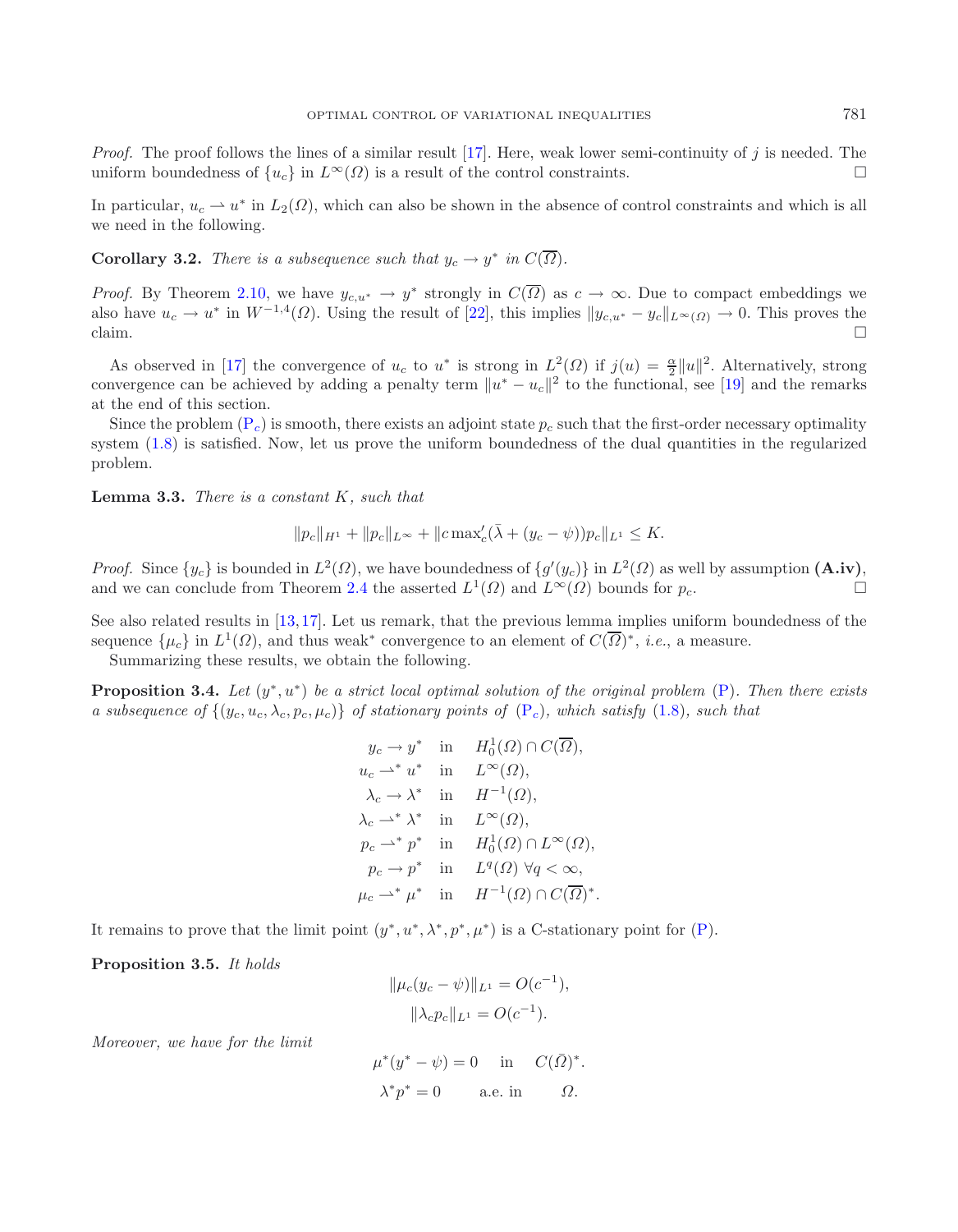*Proof.* For the first claim, we obtain using the result of Lemma [2.7](#page-8-0)

$$
\|\mu_c(y_c - \psi)\|_{L^1} = \int_{\Omega} |\mu_c(y_c - \psi)| \le \|\mu_c\|_{L^1} \|y_c - \psi\|_{L^\infty(\mathcal{P}_{c,u_c})} \le Kc^{-1}.
$$

<span id="page-11-0"></span>To prove the second assertion, we use the inequality  $\max_c(x) \le (x + \frac{1}{2c}) \max_c(x)$ , *cf.* [\(1.10\)](#page-5-2). Hence by Lemma [3.3](#page-10-0)

$$
\int_{\Omega} |\lambda_c p_c| \leq \int_{\mathcal{P}_{c,u_c}} \left| \left( \frac{1}{2c} + \bar{\lambda} + c(y_c - \psi) \right) \max_c' \left( \bar{\lambda} + c(y_c - \psi) \right) p_c \right|
$$
  

$$
\leq Kc^{-1} ||c \max_c' \left( \bar{\lambda} + c(y_c - \psi) \right) p_c ||_{L^1} \leq Kc^{-1}.
$$

By Proposition [3.4,](#page-10-1) we have that  $\mu_c(y_c - \psi) \to^* \mu^*(y^* - \psi)$  in  $C(\overline{\Omega})^*$ . Moreover, for smooth test functions  $\phi$  we have  $\langle \lambda_c, \phi p_c \rangle \to \langle \lambda^*, \phi p^* \rangle$ , since  $\lambda_c \to \lambda^*$  in  $H^{-1}(\Omega)$  and  $p_c \to p^*$  in  $H_0^1(\Omega)$ . Using  $\lambda^*, p^* \in L^{\infty}(\Omega)$  we prove  $\lambda^* p^* = 0$  a.e. on  $\Omega$ .  $\Box$ 

**Lemma 3.6.** *We have*

$$
A^* p^* + \mu^* = g'(y_*)
$$

*and*

$$
\langle \mu^*, \zeta^2 p^* \rangle \ge \limsup_{c \to \infty} \langle \mu_c, \zeta^2 p_c \rangle \ge 0
$$
\n(3.23)

*for all functions*  $\zeta \in W^{1,\infty}(\overline{\Omega})$ *.* 

*Proof.* Our first assertion follows from the fact that  $Ap_c$  and  $\mu_c$  converge weakly in  $H^{-1}$ . Testing

$$
A^*(p_c - p^*) + (\mu_c - \mu^*) = g'(y_c) - g'(y_*)
$$

with  $\zeta^2(p_c - p^*)$  yields

$$
\langle A^*(p_c - p^*), \zeta^2(p_c - p^*) \rangle + \langle \mu_c - \mu^*, \zeta^2(p_c - p^*) \rangle = (g'(y_c) - g'(y_*))(\zeta^2(p_c - p^*)).
$$

Since  $g'(y_c) \to g'(y^*)$  strongly the right-hand side tends to zero for  $c \to \infty$ . For the first addend we have due to the properties of  $A^*$  see assumption (A ii) the properties of  $A^*$ , see assumption  $(A.ii)$ ,

$$
\langle A^*(p_c - p^*), \zeta^2(p_c - p^*) \rangle = \langle A^*\zeta(p_c - p^*), \zeta(p_c - p^*) \rangle + \int_{\Omega} \pi_c \zeta(p_c - p^*)
$$

with  $\pi_c \in L^2(\Omega)$  given by

$$
\pi_c = 2 \sum_{i,j=1}^n a_{ij}(x) \frac{\partial (p_c - p^*)}{\partial x_i} \frac{\partial \zeta}{\partial x_j} + (p_c - p^*) \sum_{j=1}^n a_j \frac{\partial \zeta}{\partial x_j}.
$$

Since  $p_c \rightharpoonup p^*$  in  $H_0^1(\Omega)$  and  $p_c \rightharpoonup p^*$  in  $L^2(\Omega)$ , we find

$$
\int_{\Omega} \pi_c \zeta (p_c - p^*) \to 0
$$

for  $c \to \infty$ . Hence we obtain

$$
0 \ge \limsup \langle \mu_c - \mu^*, \zeta^2 (p_c - p^*) \rangle
$$
  
=  $\limsup \langle \langle \mu_c, \zeta^2 p_c \rangle + \langle \mu^*, \zeta^2 p^* \rangle - \langle \mu_c, \zeta^2 p^* \rangle - \langle \mu^*, \zeta^2 p_c \rangle$   
=  $\limsup (\langle \mu_c, \zeta^2 p_c \rangle - \langle \mu^*, \zeta^2 p^* \rangle),$ 

where we have used  $\langle \mu_c, \zeta^2 p^* \rangle \to \langle \mu^*, \zeta^2 p^* \rangle$  and  $\langle \mu^*, \zeta^2 p_c \rangle \to \langle \mu^*, \zeta^2 p^* \rangle$ . This holds, because  $\zeta^2 p_c \to \zeta^2 p^*$  in  $H^1(O)$  and  $\mu \to^* \mu^*$  in  $H^{-1}(O)$  $H_0^1(\Omega)$  and  $\mu_c \rightharpoonup^* \mu^*$  in  $H^{-1}(\Omega)$ .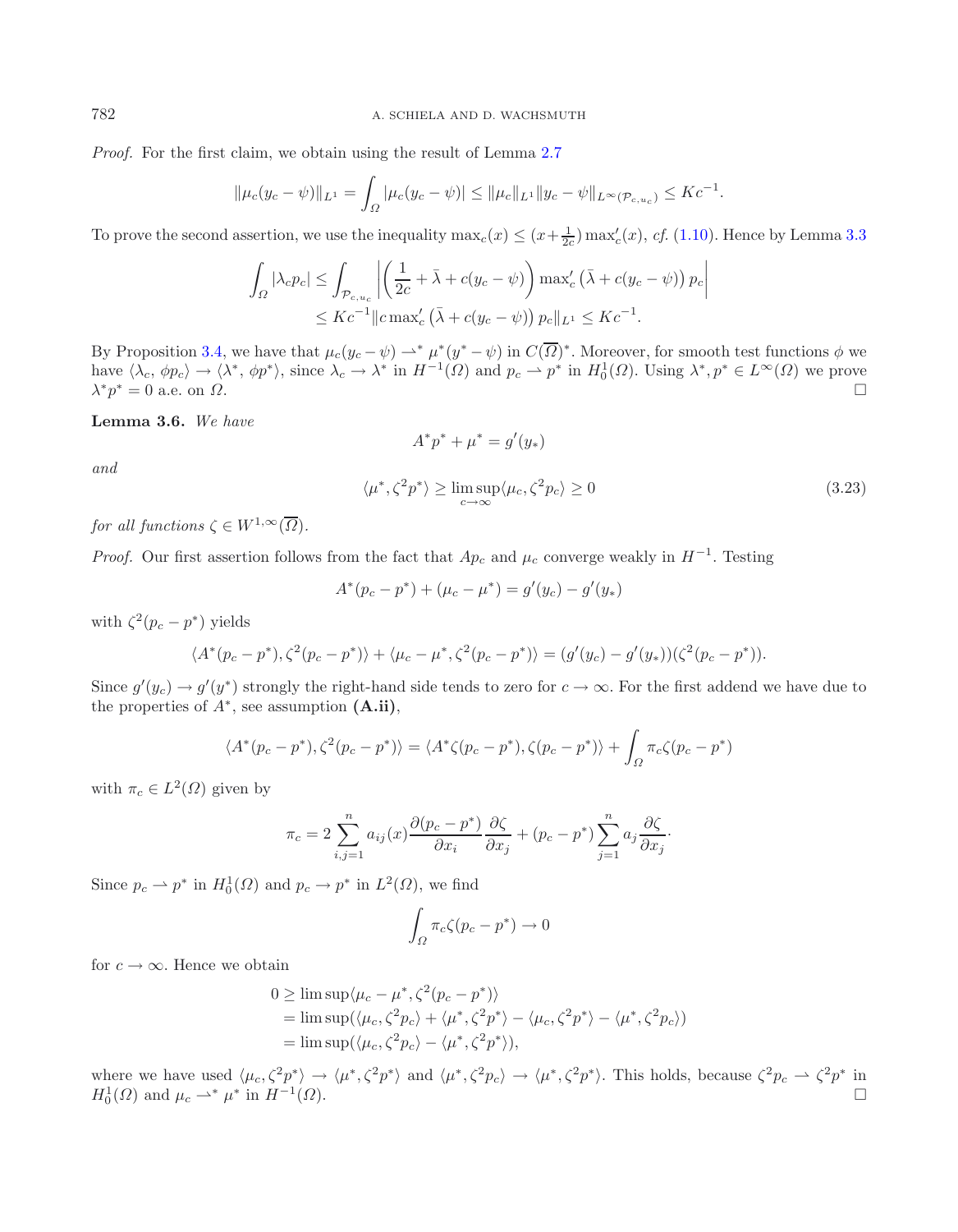**Corollary 3.7.** *The distribution, defined by*  $v \to \langle vp^*, \mu^* \rangle_{H_0^1, H^{-1}}$  *has a representation as a positive measure.* 

*Proof.* By [\(3.23\)](#page-11-0) the above distribution is well defined and positive. Then [\[12](#page-16-19)], Theorem 2.1.7, yields the desired  $\Box$  result.

**Proposition 3.8.** *Let*  $\zeta \in C(\overline{\Omega})$  *with*  $\zeta = 0$  *on*  $\{y^* = \psi\}$ *. Then it holds* 

$$
\langle \mu^*, \zeta \rangle_{C(\overline{\Omega})^*, C(\overline{\Omega})} = 0.
$$

*Proof.* Let us define  $I_{\sigma} := \{y^* \lt \psi - \sigma\}$  for  $\sigma \geq 0$ .

Let  $\sigma > 0$  be given. By strong convergence  $y_c \to y^*$  in  $C(\overline{\Omega})$  it follows that  $\max_c'(\overline{\lambda} + c(y_c - \psi)) = 0$  on the  $\{y^* \le y^* - \sigma\} - I$  for all  $c > C$  cufficiently large. This implies  $\mu_c = 0$  on  $I$  for  $c > C$ set  $\{y^* \le \psi - \sigma\} = I_{\sigma}$  for all  $c > C_{\sigma}$ ,  $C_{\sigma}$  sufficiently large. This implies  $\mu_c = 0$  on  $I_{\sigma}$  for  $c > C_{\sigma}$ .

Let us take a nonnegative function  $\zeta \in C(\overline{\Omega})$  with  $\zeta = 0$  on  $\{y^* = \psi\} = I_0$ . Then the function

<span id="page-12-1"></span>
$$
\zeta_{\sigma} := \max(\zeta - \|\zeta\|_{L^{\infty}(I_0 \setminus I_{\sigma})}, 0)
$$

is continuous with support contained in  $I_{\sigma}$ . Hence  $\langle \mu_c, \zeta_{\sigma} \rangle_{C^*,C} = 0$  for c sufficiently large. Due to  $\mu_c \rightharpoonup^* \mu^*$  in  $C(\overline{\Omega})^*$  it holds  $\langle \mu^*, \zeta_{\sigma} \rangle_{C^*,C} = 0$  for all  $\sigma > 0$ .

By construction we have  $\|\zeta - \zeta_{\sigma}\|_{L^{\infty}} \le \|\zeta\|_{L^{\infty}(I_0 \setminus I_{\sigma})}$ . Now let us argue that  $\lim_{\sigma \searrow 0} \|\zeta\|_{I_0 \setminus I_{\sigma}} = 0$ . If this would not be true, then there would exist  $\epsilon > 0$  and sequences  $\sigma_n \searrow 0$ ,  $x_{\sigma_n} \in I_0 \setminus I_{\sigma_n}$  with  $\zeta(x_{\sigma_n}) > \epsilon$ . Since  $\overline{\Omega}$  is compact, the sequence  $\{x_{\sigma_n}\}\$  admits an accumulation point  $\tilde{x}$ . By definition of  $I_{\sigma}$  it follows that  $\tilde{x}$  belongs to  $\{y^* = \psi\}$ . Hence  $\zeta(\tilde{x}) = 0$ , which leads to the contradiction.

This implies  $\zeta_{\sigma} \to \zeta$  in  $C(\overline{\Omega})$ , which allows to pass to the limit to show  $\langle \mu^*, \zeta \rangle_{C^*, C} = 0$ .

<span id="page-12-0"></span>**Theorem 3.9.** *Let*  $(y^*, u^*)$  *be a strict local optimal solution of the original problem* [\(P\)](#page-0-0)*. Let*  $\{(y_c, u_c, \lambda_c, p_c, \mu_c)\}$ *be the sequence given by Proposition* [3.4,](#page-10-1) which converges to  $(y^*, u^*, \lambda^*, p^*, \mu^*)$ .

*Assume that for a subsequence*  $j'(u_c) \to j'(u^*)$  *in*  $L^2(\Omega)$  *holds.*<br>Then  $(u^*, u^*, u^*, u^*)$  is a C stationary noint of  $(\Omega)$  that is a

*Then*  $(y^*, u^*, \lambda^*, p^*, \mu^*)$  *is a C-stationary point of* [\(P\)](#page-0-0) *that is it satisfies* [\(1.5\)](#page-1-7)*.* 

*Proof.* The claim is a direct consequence of the previous results. The assumption on the convergence  $j'(u_c) \rightarrow$ <br> $i'(u^*)$  then allows to pass to the limit in (1.8c)  $j'(u^*)$  then allows to pass to the limit in [\(1.8c\)](#page-3-1).

In order to prove C-stationarity of all local solutions of [\(P\)](#page-0-0), we have to drop the assumption on strong convergence of  $j'(u_c)$ . This can be done by considering a penalized problem as follows

$$
\begin{cases}\n\min J(y, u) + \|u - u^*\|_{L^2}^2 \\
\text{over } (y, u) \in H_0^1(\Omega) \times U_{ad} \text{ subject to} \\
Ay + \max_c(0, \bar{\lambda} + c(y - \psi)) = u.\n\end{cases} \tag{Pc}
$$

With the same arguments as in [\[17,](#page-16-4) [19](#page-16-11)], we obtain the existence of a sequence  $\{(\tilde{y}_c, \tilde{u}_c)\}\$  of solutions of  $(\tilde{P}_c)$ with  $(\tilde{y}_c, \tilde{u}_c) \to (y^*, u^*)$  strongly in  $(H_0^1(\Omega) \cap L^\infty(\Omega)) \times L^2(\Omega)$ . Besides an obvious modification of the necessary condition given in (1.8) all the results of this section remain valid. And we obtain condition given in [\(1.8\)](#page-3-0), all the results of this section remain valid. And we obtain

**Theorem 3.10.** *Let*  $(y^*, u^*)$  *be a local optimal solution of the original problem* [\(P\)](#page-0-0). *Then*  $(y^*, u^*, \lambda^*, p^*, \mu^*)$  *is a C-stationary point of* [\(P\)](#page-0-0)*.*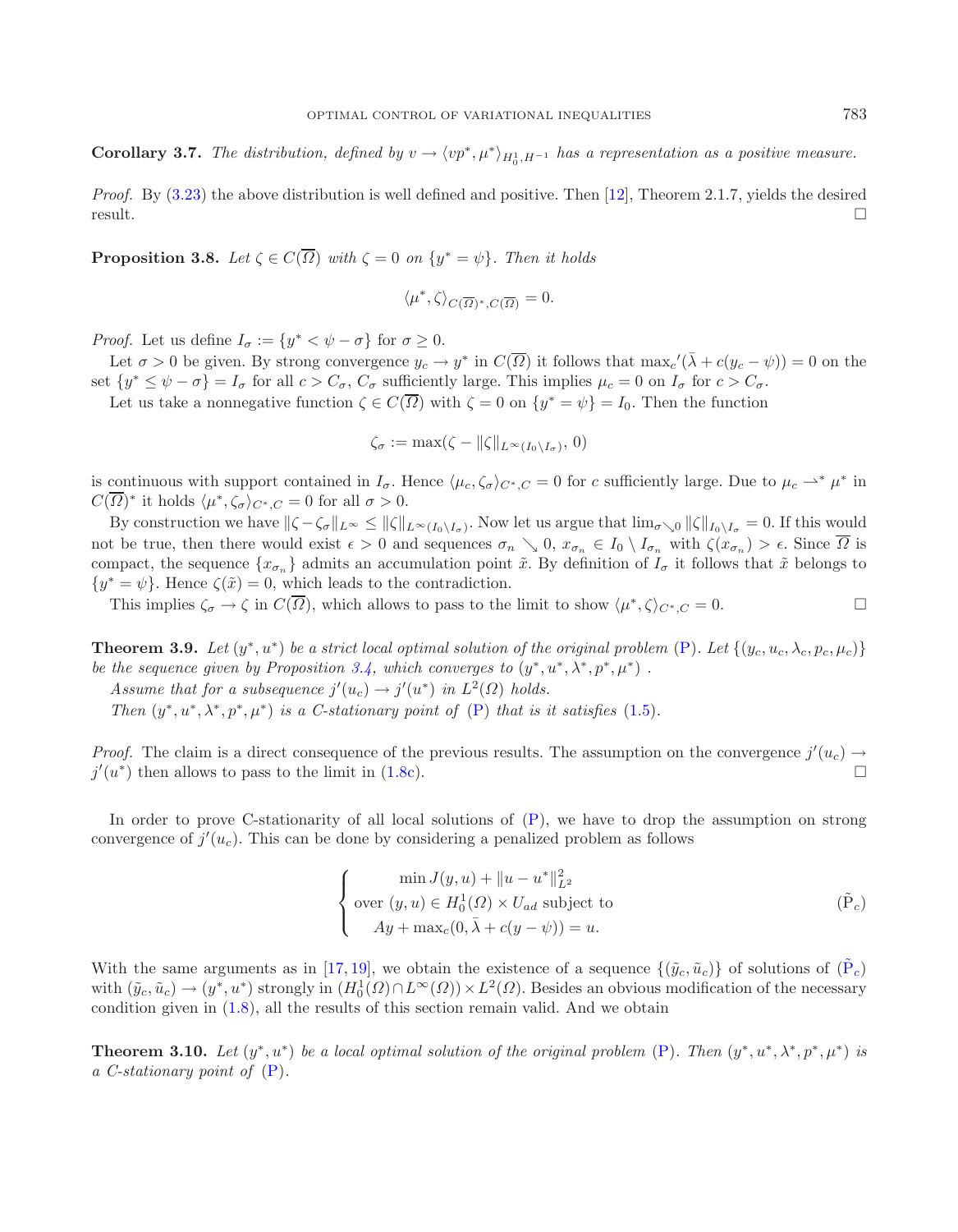784 A. SCHIELA AND D. WACHSMUTH

## <span id="page-13-2"></span>4. Convergence estimates of the path

In the following, we will prove convergence rates for  $c \to \infty$ . Here we will rely on the following assumption on the path:

**Assumption 4.1.** Let us impose the following assumptions:

(i) The pair  $(y^*, u^*)$  is a local solution of  $(P)$  that satisfies a quadratic growth condition

$$
||u - u_*||_{L^2(\Omega)}^2 \le \alpha(J(y_*, u_*) - J(y(u), u))
$$
\n(4.24)

for all u in a neighborhood of  $u_*$ .

- (ii) There is a sequence  $\{(y_c, u_c)\}_{c>0} \in H_0^1(\Omega) \times L^2(\Omega)$  of local solutions of  $(P_c)$  $(P_c)$  converging strongly to  $(y^*, u^*)$ .<br>(iii) The optimality system (1.8) for  $(u, u)$  is strongly regular for all  $c > C_0$  in the sense of [3]
- (iii) The optimality system [\(1.8\)](#page-3-0) for  $(y_c, u_c)$  is strongly regular for all  $c > C_0$  in the sense of [\[3](#page-16-20)] for some  $C_0 < \infty$ .

Some comments are in order. The quadratic growth condition on  $(y^*, u^*)$  is fulfilled if  $(y^*, u^*)$  fulfills a secondorder sufficient optimality condition. Sufficient optimality conditions were investigated in [\[17\]](#page-16-4) for the special case  $U_{ad} = L^2(\Omega)$ . They can be transferred to the control-constrained case using the ideas of [\[5\]](#page-16-21). Then  $(y^*, u^*)$ satisfies a quadratic growth condition, if  $(y^*, u^*)$  is strongly stationary and the second-order derivative of the Lagrangian is positive definite on a certain cone.

The existence of the path was discussed in [\[17\]](#page-16-4), see also the discussion in Section [2.](#page-5-4) The strong regularity of  $(1.8)$  is connected to the solvability of the linearization of  $(1.8)$ . If the linearized system is uniquely solvable, and the solutions depend continuously on the data, then  $(1.8)$  is strongly regular, see *e.g.* [\[3,](#page-16-20)[6\]](#page-16-22).

Let us define the optimal value function as the function value of  $J$  along the path,

<span id="page-13-1"></span>
$$
V(c) := J(y_c, u_c).
$$

**Lemma 4.2.** *The value function* V *is continuously differentiable from*  $(C_0, +\infty)$  *to* R*. Moreover we have* 

$$
\dot{V}(c) = \left(\frac{\partial}{\partial c}\max_{c} \left(\bar{\lambda} + c(y_c - \psi)\right) + \max_{c'} (\bar{\lambda} + c(y_c - \psi))(y_c - \psi), p_c\right)
$$
\n
$$
= \left(\frac{\partial}{\partial c}\max_{c} \left(\bar{\lambda} + c(y_c - \psi)\right), p_c\right) + c^{-1}(\mu_c, y_c - \psi). \tag{4.25}
$$

*Proof.* The differentiability follows from the strong regularity of  $(1.8)$ , see [\[3\]](#page-16-20) and also [\[16](#page-16-0)]. The expression for V follows from the definition of  $\mu_c$ .

<span id="page-13-0"></span>**Theorem 4.3.** *Under the assumption imposed in this section it holds*

$$
\dot{V}(c) = O(c^{-2}).
$$

*Proof.* We will estimate the two summands in the right hand side of [\(4.25\)](#page-13-1). For the first, let us define the set

$$
\mathcal{N}_c = \left\{ x : |\bar{\lambda}(x) + c(y_c(x) - \psi(x))| < \frac{1}{2c} \right\}.
$$

On  $\Omega \setminus \mathcal{N}_c$  we have  $\frac{\partial}{\partial c} \max_c (\bar{\lambda} + c(y_c - \psi)) = 0$ . On  $\mathcal{N}_c$  it holds by  $(B.v)$ 

$$
\left| \frac{\partial}{\partial c} \max_c \left( \bar{\lambda} + c(y_c - \psi) \right) \right| \leq K c^{-2}.
$$

Uniform boundedness of  $p_c$  in  $L^q(\Omega)$  yields an  $O(c^{-2})$  bound for the first summand.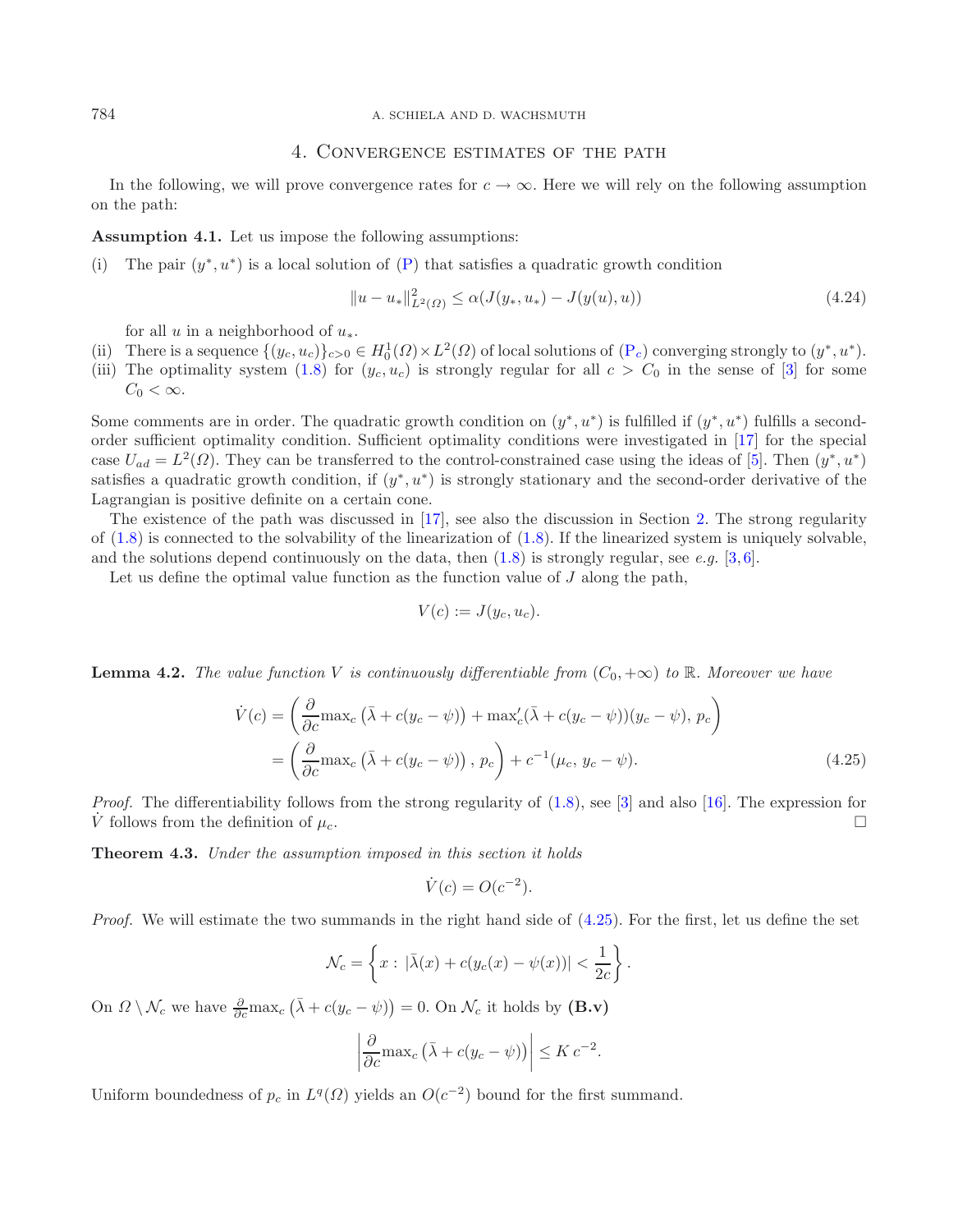Consider the second summand. Due to Lemma [3.3,](#page-10-0) the functions  $\mu_c$  are bounded in  $L^1(\Omega)$ . By Lemma [2.7,](#page-8-0) we have  $||y_c - \psi||_{L^{\infty}(\mathcal{P}_{c,u_c})} \leq Kc^{-1}$ , where  $\mathcal{P}_{c,u_c} \supset \text{supp }\mu_c$ . Hence,

$$
|(\mu_c, y_c - \psi)| \le c^{-1} \|\mu_c\|_{L^1(\Omega)} \|y_c - \psi\|_{L^\infty(\mathcal{P}_{c,u_c})} \le Kc^{-2}
$$

with a constant K independent of c.  $\Box$ 

**Remark 4.4.** The result of Theorem [4.3](#page-13-0) improves the estimate  $\dot{V}(c) = o(1/c)$  of [\[16](#page-16-0)]. Moreover, it explains the numerically observed convergence rate of  $\dot{V}(c) = O(c^{-2})$  of [\[16\]](#page-16-0).

Let us now state and prove the main result of this section.

<span id="page-14-0"></span>**Theorem 4.5.** *Under the assumption imposed in this section it holds*

$$
|J(y_*, u_*) - J(y_c, u_c)| \leq Kc^{-1},
$$
  

$$
|J(y_*, u_*) - J(y(u_c), u_c)| \leq Kc^{-1},
$$
  

$$
||y_* - y_c||_{H^1} + ||y_* - y_c||_{L^{\infty}} + ||u_* - u_c||_{L^2} \leq Kc^{-1/2}.
$$

*Proof.* Integration of the estimate of  $\dot{V}(c)$  in Theorem [4.3](#page-13-0) with respect to c yields the first estimate. The second estimate follows from [\(2.22\)](#page-9-1) via

$$
J(y_*, u_*) - J(y(u_c), u_c) = J(y_*, u_*) - J(y_c, u_c) + J(y_c, u_c) - J(y(u_c), u_c).
$$

The third inequality for  $u_c - u_*$  follows from the growth condition [\(4.24\)](#page-13-2):

$$
||u_c - u_*||^2 \leq \alpha(J(y_*, u_*) - J(y(u_c), u_c)) \leq Kc^{-1}.
$$

Finally, we can apply the triangle inequality:

$$
||y_c - y_*||_{L^{\infty}} \le ||y_c - y_{c,u_*}||_{L^{\infty}} + ||y_{c,u_*} - y_*||_{L^{\infty}} \le L||u - u_*||_{L^2} + Kc^{-1},
$$
  

$$
||y_c - y_*||_{H^1} \le ||y_c - y_{c,u_*}||_{H^1} + ||y_{c,u_*} - y_*||_{H^1} \le L||u - u_*||_{L^2} + Kc^{-1/2}.
$$

Here we used Theorem [2.10](#page-9-0) and Corollary [2.5.](#page-7-1)  $\Box$ 

**Remark 4.6.** The convergence rate  $||u_* - u_c||_{L^2} \leq Kc^{-1/2}$  provided by Theorem [4.5](#page-14-0) coincides with the rates observed in the numerical computations of [16]. In this sense, the result of Theorem 4.5 is sharp. See also our observed in the numerical computations of [\[16](#page-16-0)]. In this sense, the result of Theorem [4.5](#page-14-0) is sharp. See also our numerical results in the next section.

## 5. Numerical experiments

Let us report on the numerical results for the solution of the following problem: Minimize

$$
J(y, u) = \frac{1}{2} ||y - y_d||_{L^2}^2 + \frac{\alpha}{2} ||u||_{L^2}^2
$$

subject to the variational inequality

$$
(\nabla y, \ \nabla v - \nabla y) \ge (u, v - y) \quad \forall v \in K
$$

and the control constraints

$$
u \in U_{ad}
$$

with K and  $U_{ad}$  as in [\(1.3\)](#page-1-8) and [\(1.2\)](#page-0-1), respectively. As domain we choose  $\Omega = (0,1)^2$ . The data for our example are given by

$$
y_d(x) = 5x_1 + x_2 - 1
$$
,  $\psi(x) = 4(x_1(x_1 - 1) + x_2(x_2 - 1)) + 1.5$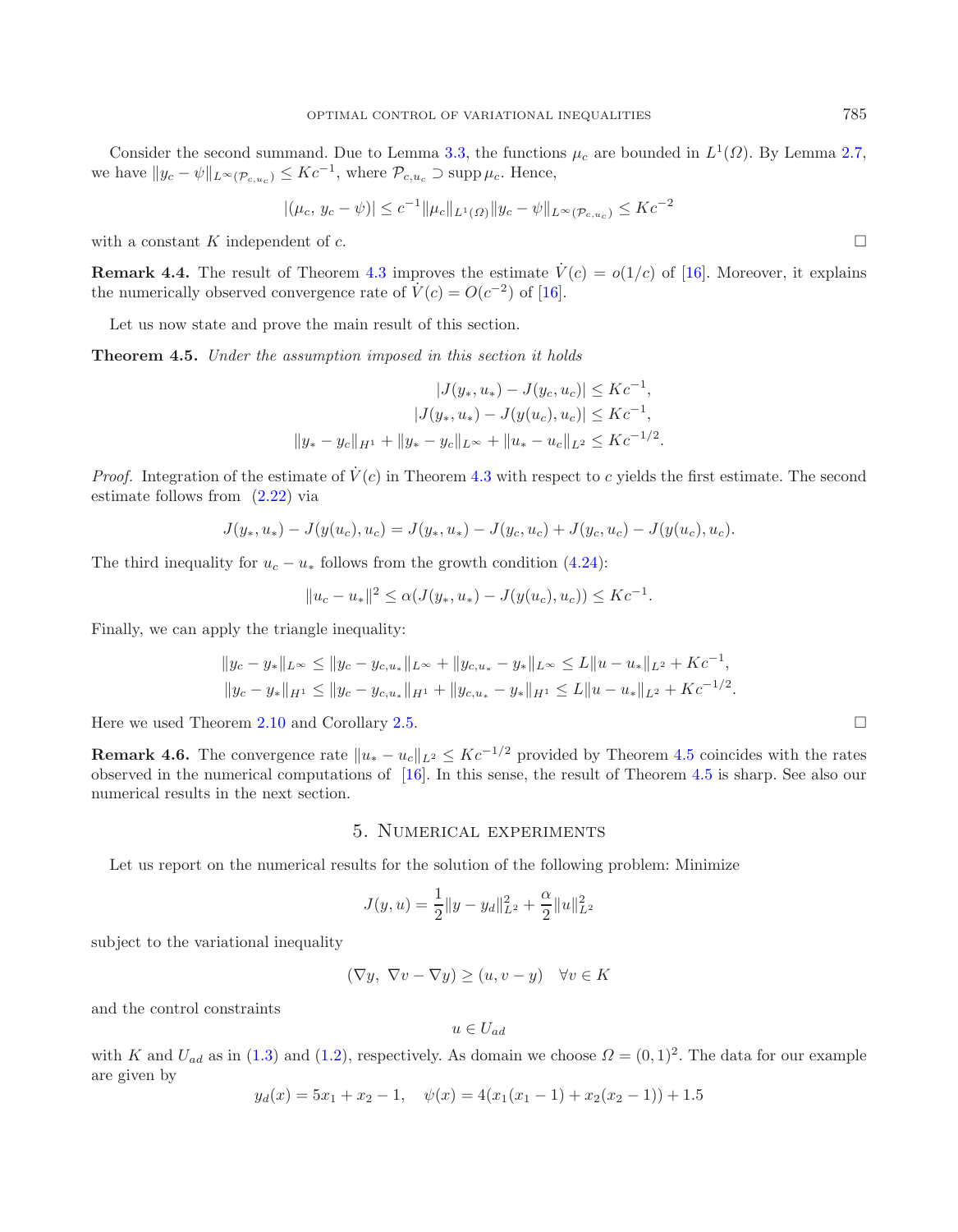<span id="page-15-0"></span>

<span id="page-15-1"></span>FIGURE 1. Numerical solution:  $y_{c,h}$ ,  $u_{c,h}$ ,  $p_{c,h}$ .



FIGURE 2. Numerical solution:  $\lambda_{c,h}$ ,  $\mu_{c,h}$ .

and

$$
u_a = 0.2, \quad u_b = 3.
$$

Furthermore, we set  $\alpha = 0.01$ . With these choices, all the standing assumptions are satisfied.

We applied the inexact path-following strategy from [\[16](#page-16-0)] with tolerances  $\epsilon_{\rm cc} = \epsilon_{\rm newt} = 10^{-8}$ . We started the path-following algorithm with  $c_0 = 100$ , and set the parameter  $\theta = 0.5$ .

The underlying partial differential equation was discretized by finite elements. We used P1-elements for state, adjoint, and control discretization. The computational mesh consisted of 80 000 triangles with maximal diameter  $h = 0.0071.$ 

The numerical solutions  $(y_{c,h}, p_{c,h}, \lambda_{c,h}, \mu_{c,h})$  for  $c = c_N \approx 10^9$  $c = c_N \approx 10^9$  $c = c_N \approx 10^9$  are depicted in Figures 1 and [2.](#page-15-1) Both control and state constraints are active. As one can see, the adjoint state is zero on the active set. As shown in Figure [2,](#page-15-1) the multipliers  $\lambda_{c,h}$  and  $\mu_{c,h}$  only have low regularity. Moreover, the support of their irregular part is concentrated on the boundary of the active set  $\{y = \psi\}.$ 

Let us now comment on the convergence rates for this example. The development of the convergence rates of  $\|p_c \lambda_c\|_{L^1}$ ,  $\|\mu_c(y_c - \psi)\|_{L^1}$ ,  $\|u_c - u^*\|_{L^2}$ , and  $|\dot{V}(c)|$  are depicted in Figure [3.](#page-16-23) As the solution of the continuous problem  $u^*$  is unknown, we took the solution of the regularized problem for the largest v problem  $u^*$  is unknown, we took the solution of the regularized problem for the largest value of  $c_N \approx 10^9$  as reference solution, *i.e.*  $u^* := u_{c_N}$ .

We observe the same convergence rates as predicted by the theory in Proposition [3.5,](#page-10-2) Theorem [4.3,](#page-13-0) and Theorem [4.5.](#page-14-0)